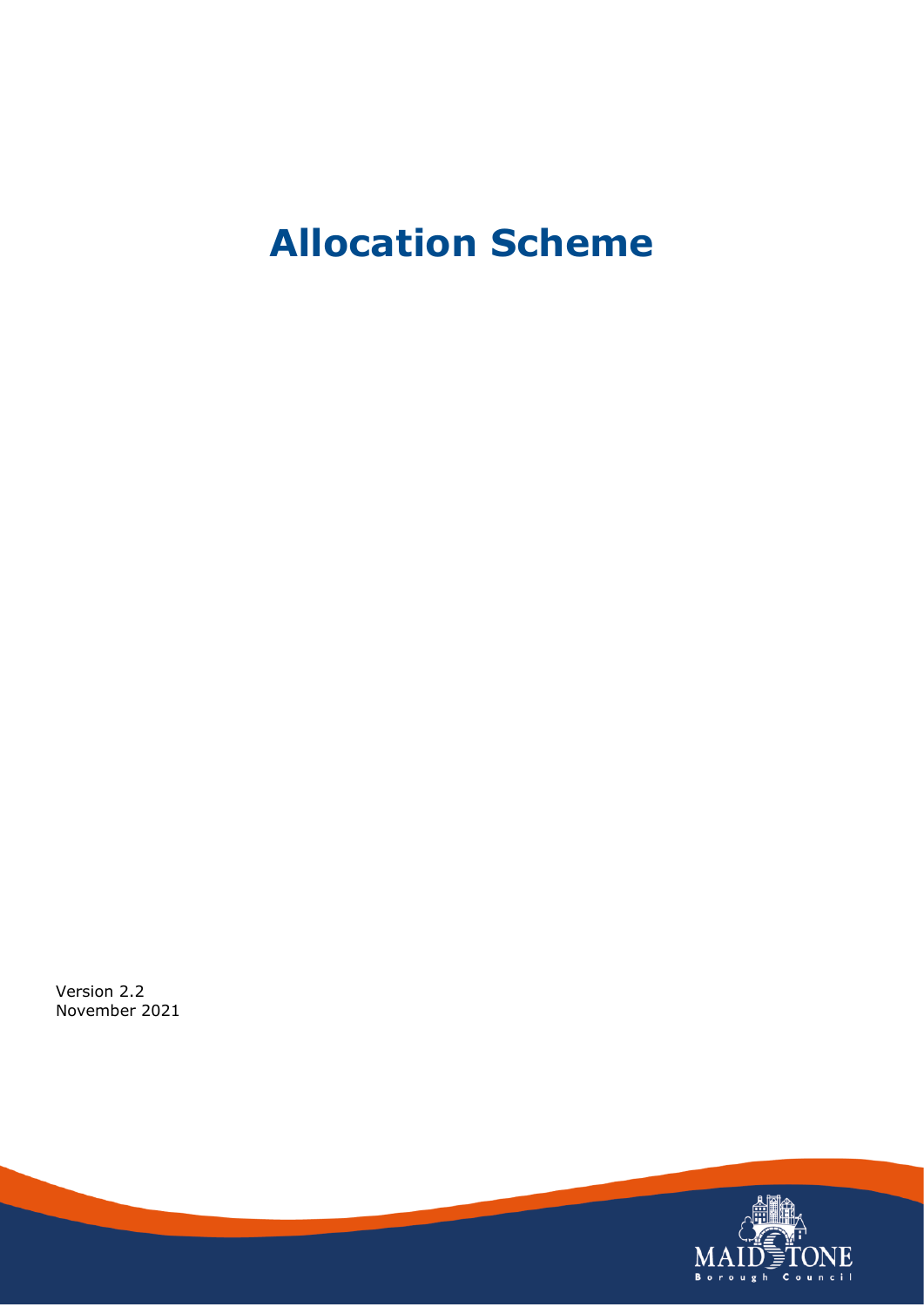### **Contents**

| $\mathbf{1}$   |  |
|----------------|--|
| $\overline{2}$ |  |
| 3              |  |
| 4              |  |
| 5              |  |
| 6              |  |
| 7              |  |
|                |  |
| 8              |  |
| 9              |  |
| 10             |  |
| 11             |  |
|                |  |
| 12             |  |
| 13             |  |
| 14             |  |
| 15             |  |
| 16             |  |
|                |  |
| 17             |  |
| 18             |  |
| 19             |  |
| 20             |  |
| 21             |  |
|                |  |
| 22             |  |
| 23             |  |
| 24             |  |
| 25             |  |
| 26             |  |

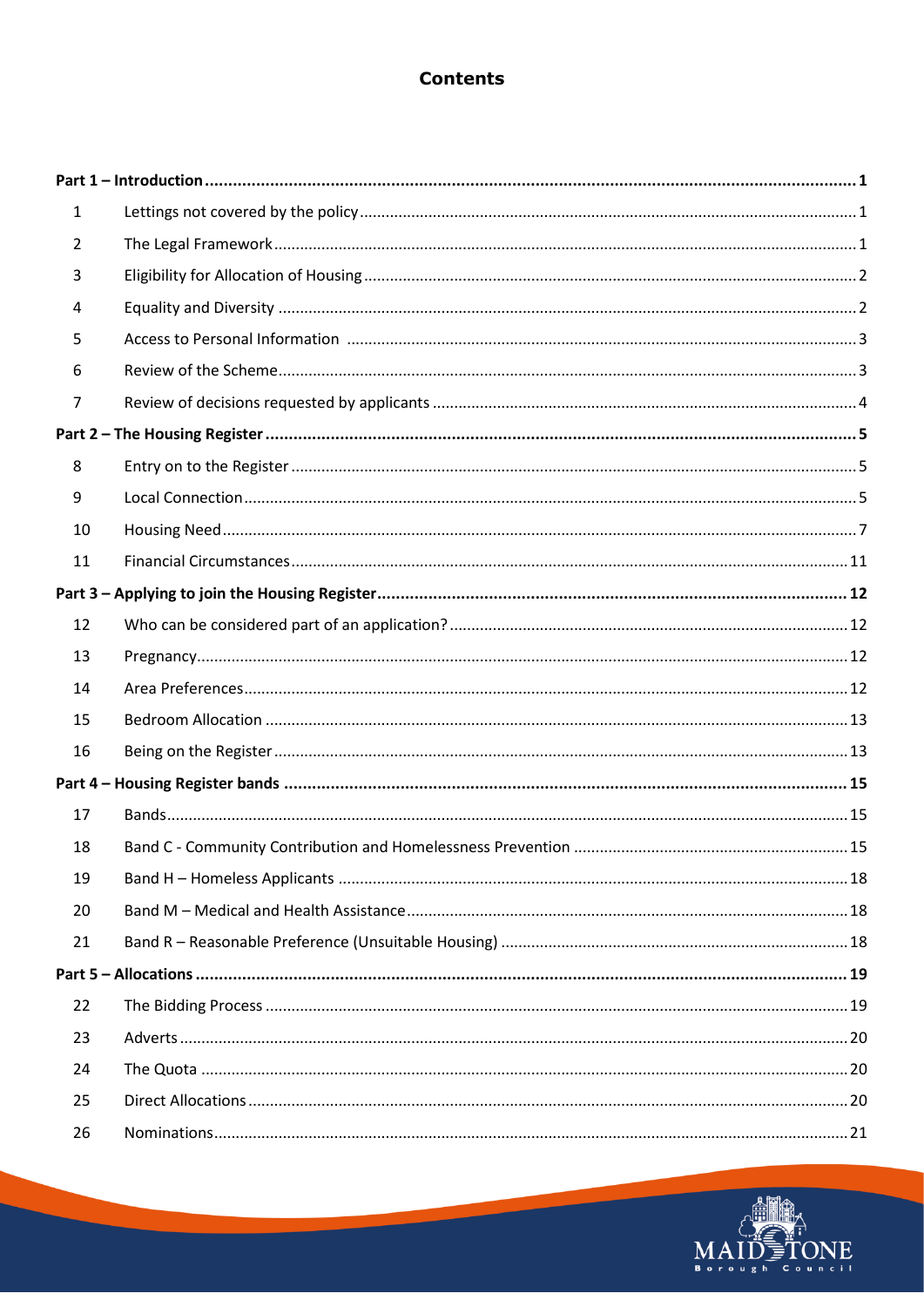| 27 |                                                                              |  |
|----|------------------------------------------------------------------------------|--|
| 28 |                                                                              |  |
| 29 |                                                                              |  |
|    |                                                                              |  |
| 30 |                                                                              |  |
| 31 |                                                                              |  |
| 32 |                                                                              |  |
| 33 |                                                                              |  |
| 34 |                                                                              |  |
| 35 |                                                                              |  |
| 36 |                                                                              |  |
| 37 |                                                                              |  |
| 38 |                                                                              |  |
| 39 |                                                                              |  |
| 40 |                                                                              |  |
| 41 |                                                                              |  |
| 42 | Applications from Maidstone Borough Council Employees and Elected members 29 |  |
| 43 |                                                                              |  |
| 44 |                                                                              |  |
| 45 |                                                                              |  |

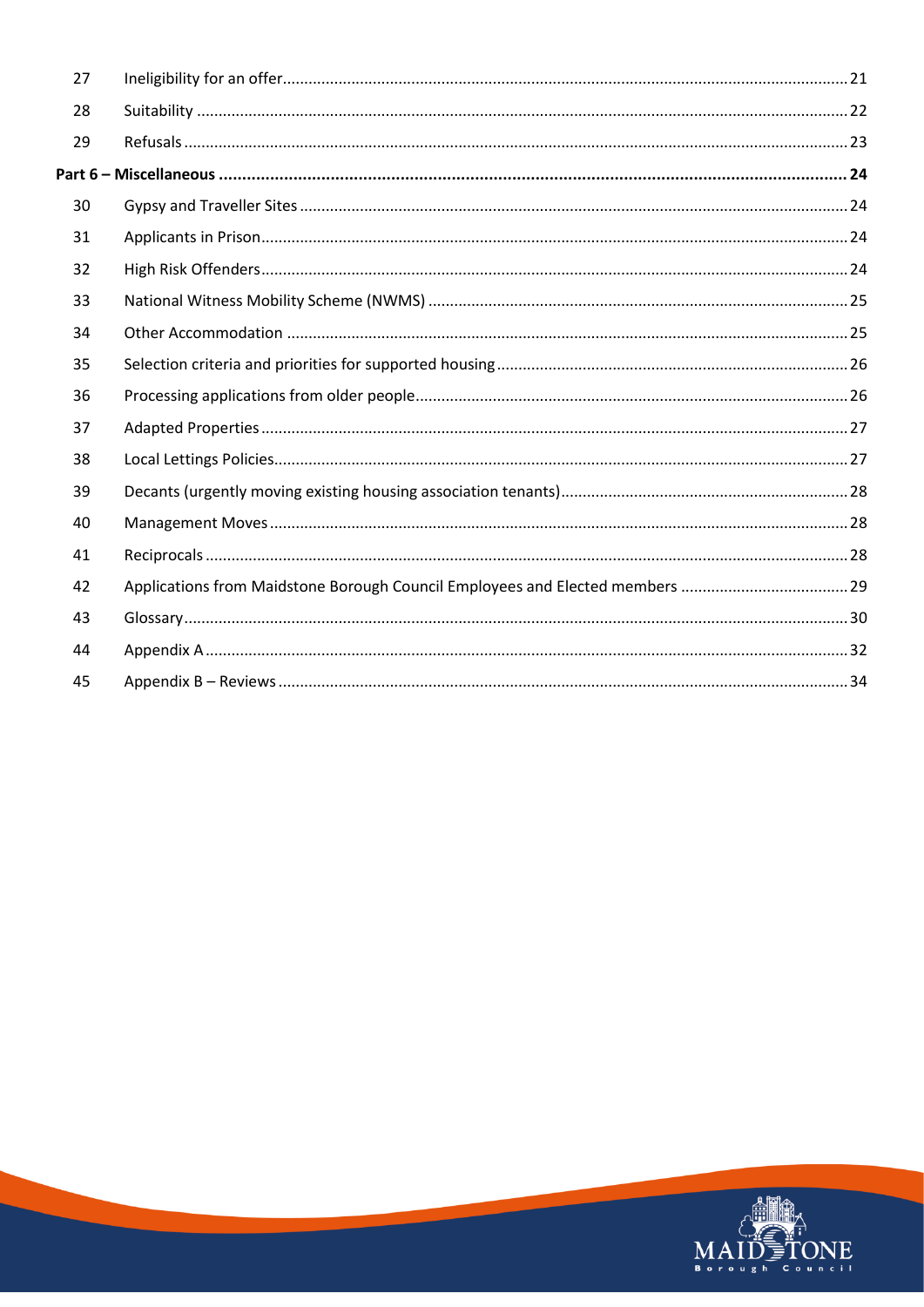#### **Aims and Priorities**

Maidstone Borough Council's Allocation Scheme has been designed to ensure that access to subsidised housing supports the needs of residents, the corporate aims of the Council, as well as reflect current legislation. The Council's vision is for our residents to live in decent homes, enjoy good health and well-being and for a pleasant environment with a successful economy. There is an extremely limited supply of subsidised housing within Maidstone and this scheme is designed to work with our housing providers to make best use of the stock available and promote Maidstone as an attractive place to live.

Maidstone Borough Council's Allocation Scheme is designed to treat all applicants for subsidised housing in a fair and equitable manner. The Allocation Scheme is designed to offer applicants some choice in their accommodation and ability to express preference on their accommodation type and location. This individual choice and preference must be balanced with the needs of all applicants and the need for the Council to offer best value through its housing services. Applicants should be aware that the housing stock in Maidstone is limited and that they may be moved to a more suitable property faster if they are more flexible in the type or location of the property that they require.

The Council awards additional priority to applicants in work or who assist their local community in other ways, such as serving in the Armed Forces or undertaking voluntary work. The scheme is also designed to support the Council's objectives of the Homelessness and Rough Sleeper Strategy 2019-2024 and of the Strategic Plan 2019-2045 in preventing both homelessness and rough sleeping.

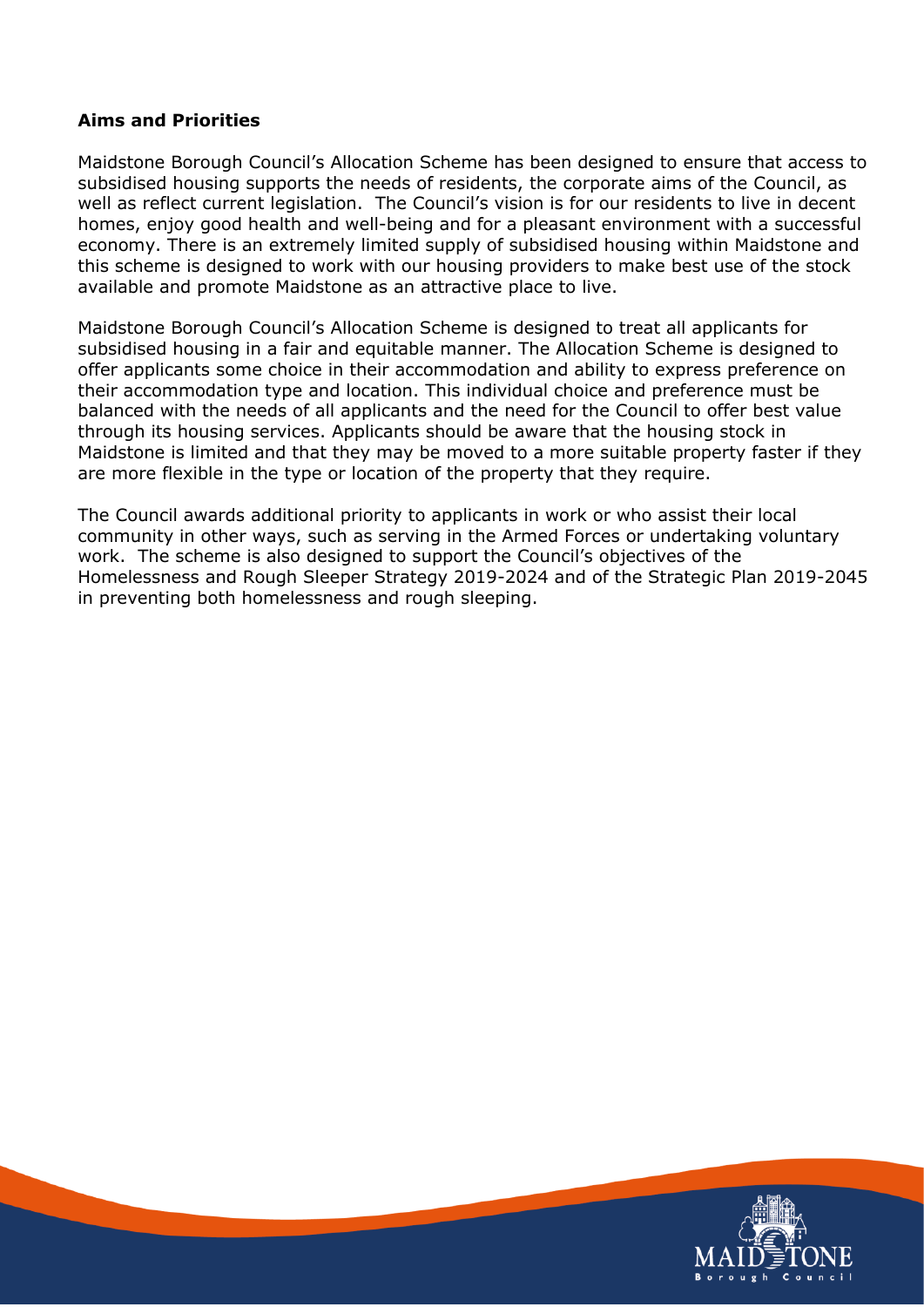### <span id="page-4-0"></span>**Part 1 – Introduction**

#### <span id="page-4-1"></span>**1 Lettings not covered by the policy**

- $1.1$ The following are examples of lettings not covered by, or specifically excluded from the Allocation Scheme, under the provision of the Housing Act 1996:
	- Offers of non-secure tenancies to homeless households pursuant to any duty under Part 7 of the Housing Act 1996;
	- The conversion of introductory tenancies into secure tenancies or their Housing Association equivalent;
	- Offers of tied accommodation made to Council employees;
	- Offers or nominations of accommodation made at the Council's own instigation for example offers to tenants being moved from their homes to allow major works to take place;
	- Transfer of tenancies made by a Court Order under the Matrimonial Causes Act 1973 or other family legislation;
	- Granting or disposal of tenancies by order of a Court.

#### <span id="page-4-2"></span>**2 The Legal Framework**

- $2.1$ Maidstone Borough Council keeps a Housing Register of people who want to be considered for subsidised housing. The Council's Allocation Scheme operates in accordance with the statutory provisions contained in the Housing Act 1996 (as amended).
- $2.2$ The Housing Act 1996 (as amended) requires all Local Authorities to introduce a lettings scheme to reflect the priorities defined by the Act, and to give reasonable preference to:
	- People who are homeless (within the meaning of Part 7 of the 1996 Act (amended 2002);
	- People who are owed duties by any Local Authority under Section 190(2), 193(2),195(2) of the 1996 Act (or under section 65(2) or 68(2) of the Housing Act 1985) or who are occupying accommodation secured by any housing authority under section 192(3), as repealed by the Homelessness Reduction Act 2017 but not amended within the Housing Act 1996;
	- People occupying unsanitary housing or who are overcrowded or living in unsatisfactory housing conditions;
	- People who need to move to a particular locality in the district of the authority, where failure to meet that need would cause hardship (to themselves or to others);
	- People who need to move on medical or welfare grounds including grounds relating to disability.

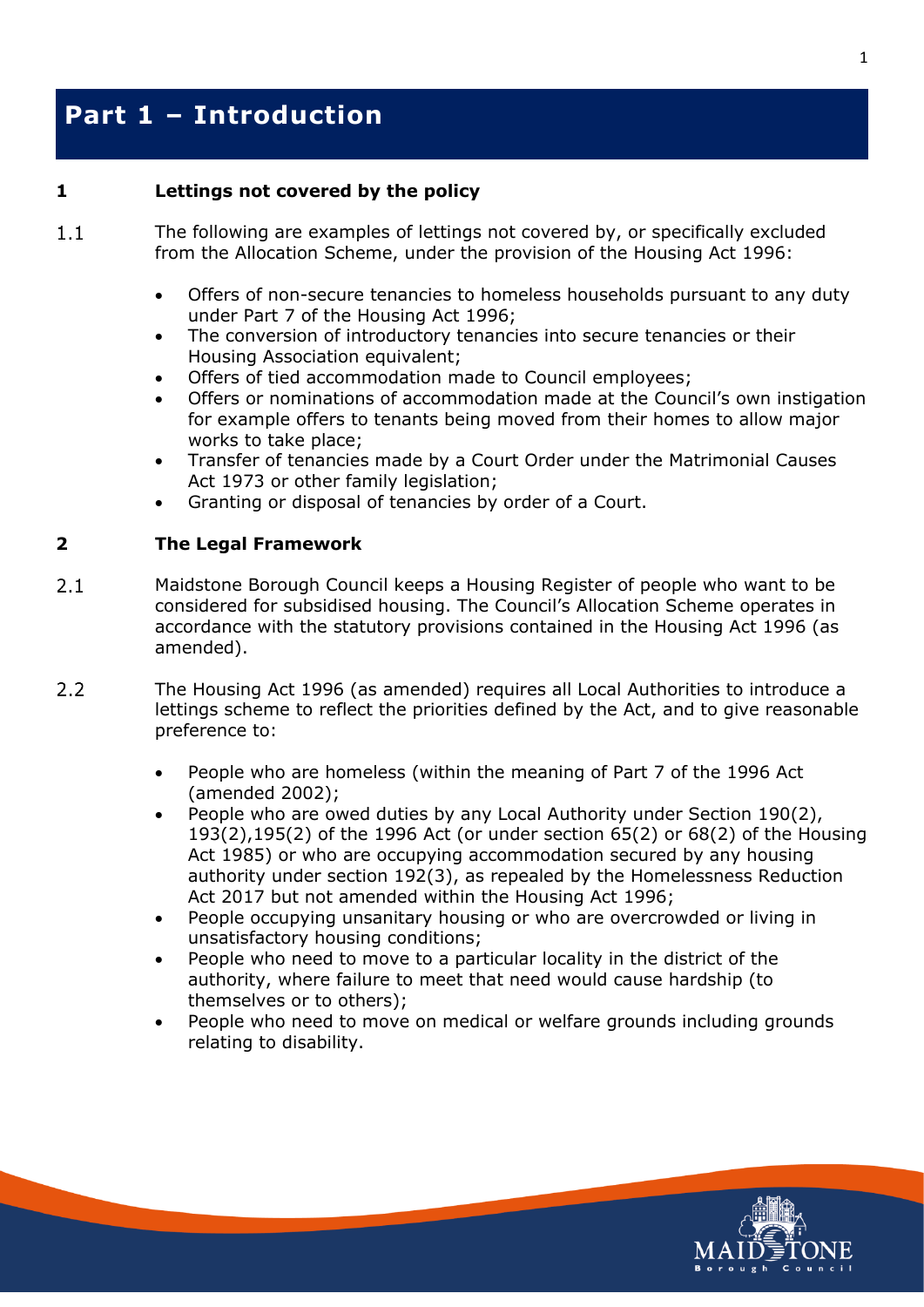#### <span id="page-5-0"></span>**3 Eligibility for Allocation of Housing**

- $3.1$ Certain persons subject to immigration control are not eligible for the allocation of housing under s160ZA (1) (a), (3) and (5) under the Housing Act 1996 (as amended). This includes:
	- Over-stayers and visitors to the country
	- Illegal entrants
	- Asylum Seekers
	- People in the country on condition that they have no recourse to public funds
	- "Persons from abroad" who fail the habitual residence test
	- "Persons from abroad" who are in breach of the European Community Right of Residence directive
	- "Persons from abroad" who have been the subject of a sponsorship agreement for less than 5 years and whose sponsors are still alive.
- $3.2$ The above list provides examples. It should be noted that the statutory framework for eligibility is subject to alteration by the Secretary of State.
- $3.3$ An applicant is able to request a review of the Council's decision by writing to the Senior Homechoice Officer (see Appendix B).

#### <span id="page-5-1"></span>**4 Equality and Diversity**

- $4.1$ The Council has given due regard to the Equality Act 2010, particularly;
	- Part 2 Chapter 1, Protected Characteristics and Chapter 2 Prohibited Conduct; and
	- Part 11 Chapter 1, Public Sector Equability Duty and Chapter 2, Positive Action, in drafting and applying the Allocation Scheme.
- $4.2$ The Council operates an equality and diversity policy and is committed to delivering a fair and equitable service that is appropriate and accessible to all sections of the local community, as well as working to eliminate discrimination on any grounds.
- $4.3$ The implementation of a clear and consistent Allocation Scheme goes hand in hand with careful equalities monitoring. As part of the housing register application, we ask questions around ethnicity, disability, sexuality, religious beliefs, age, employment and support needs. The data provided by the applicant will help us to monitor that the scheme is operated in a fair and non discriminatory manner as well as for service improvements.
- $4.4$ It is important that the Allocation Scheme is understood by all current and prospective applicants. Straight forward information through leaflets are available in a variety of formats and where appropriate, interpreters are used for applicants seeking advice and assistance.

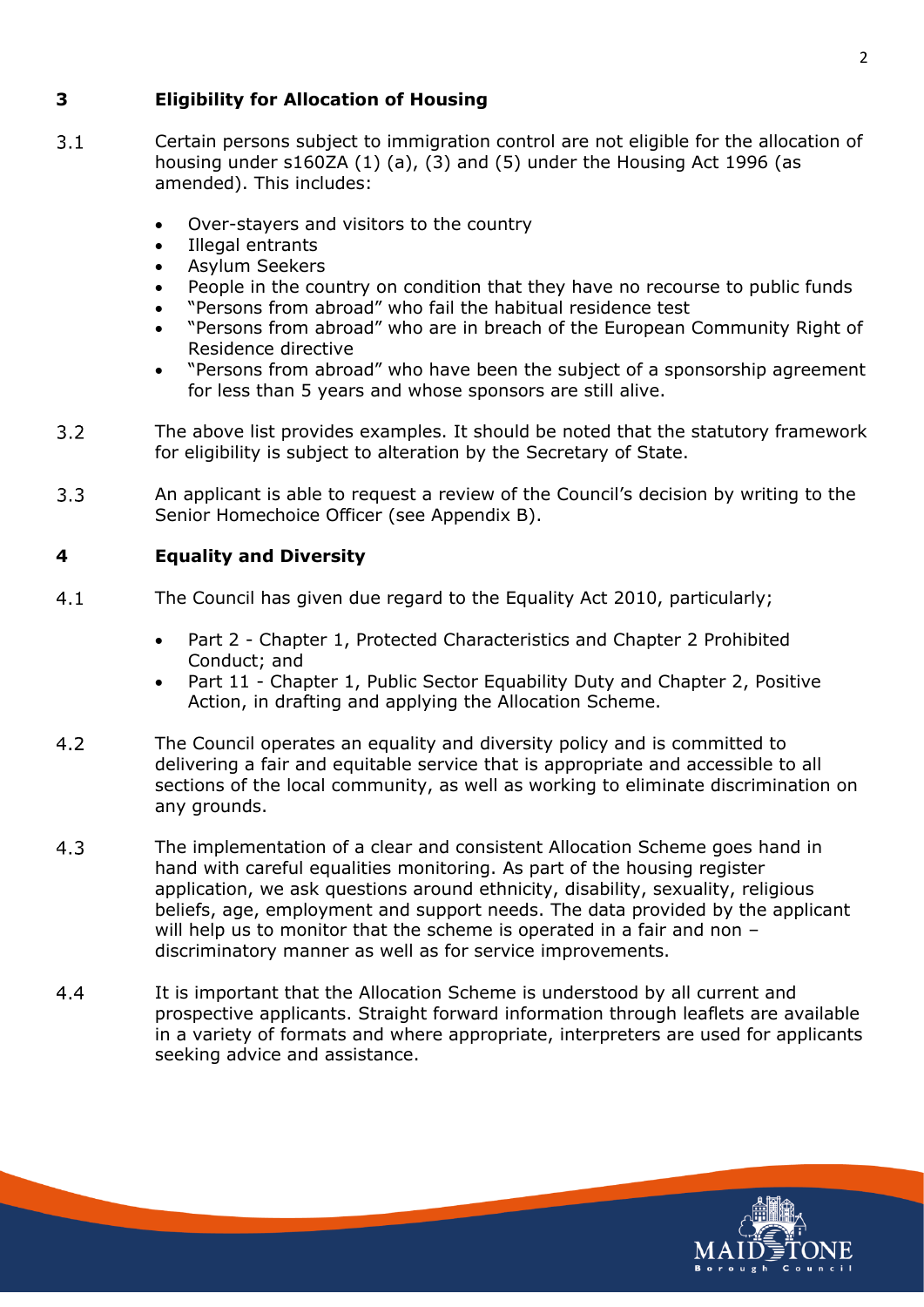#### <span id="page-6-0"></span>**5 Access to Personal Information**

- $5.1$ An applicant has the right to see and to confirm the accuracy of information about them which is held by the Council.
- $5.2$ In order to request access to personal information, applicants can make a Subject Access Request by sending an email to [dataprotectionofficer@maidstone.gov.uk](mailto:dataprotectionofficer@maidstone.gov.uk?subject=Subject%20Access%20Request)
- $5.3$ The Homechoice Team will collect and prepare the information within 28 days. Files may be edited where necessary to exclude information restricted by law or evidence provided by a third party, for example a healthcare professional. In the latter case, information can only be released if the professional concerned has given their written consent. Applicants wishing to see information provided by third parties must seek consent from the third party(s) involved.
- 5.4 If the applicant considers the personal information they have received is inaccurate, they may request that it is amended or removed from their records. If the Homechoice and Strategy Manager agrees the information is incorrect, appropriate action will be taken to amend the records.
- $5.5$ General Data Protection Regulation (GDPR) states individuals have the right to have personal data erased. This is also known as the 'right to be forgotten'. The right is not absolute and only applies in certain circumstances.
- 5.6 Disclosure of information may be denied by the Council in any of the following circumstances:
	- The information could prejudice criminal proceedings;
	- Legal professional privilege could be claimed;
	- A care professional is of the opinion that disclosure could result in a risk of serious harm to the applicant or others as a result of disclosure.
- 5.7 The Council will not pass information to a third party without an applicant's consent unless they have a legal right to obtain it.

#### <span id="page-6-1"></span>**6 Review of the Scheme**

 $6.1$ To ensure the continued effectiveness of the policy, certain improvements may need to be made to ensure the policy is kept up to date. Minor amendments can be made once approved by the appropriate Director. The Chairman and Vice Chairman of the Communities, Housing and Environment Committee will be advised of the change with the opportunity to provide comments within one calendar month before the amendments are incorporated.



3

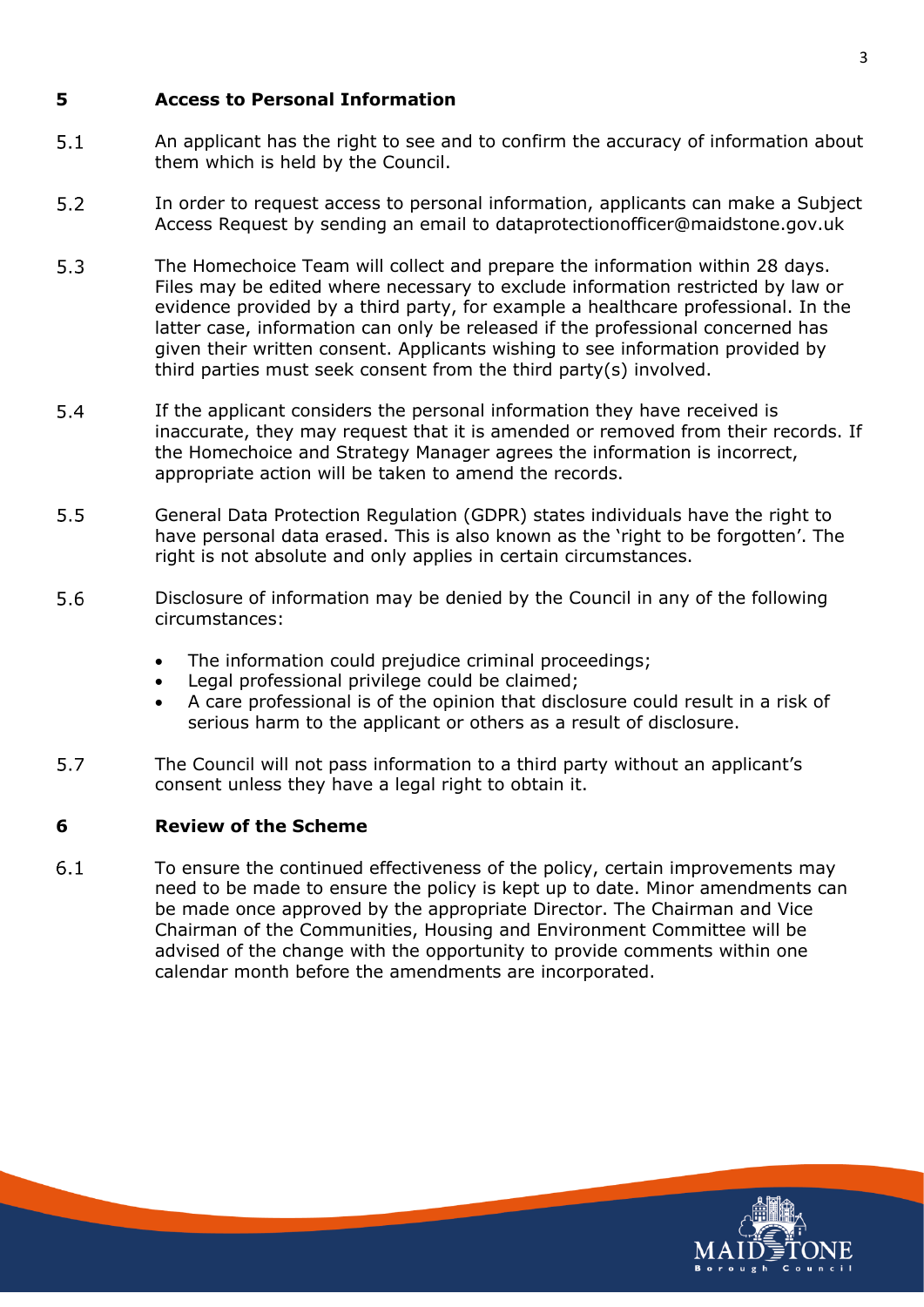### <span id="page-7-0"></span>**7 Review of decisions requested by applicants**

 $7.1$ Applicants have a statutory right to request a review of a decision relating to their application, (Housing Act 1996 as amended). Where an applicant wants to introduce a medical issue not previously considered under the original application the applicant must follow the procedure set out in paragraph 10.2 Medical Grounds. In addition, Appendix B lists those subjects on which applicants can request a review, together with the timescale for requesting a review and receiving a response. All requests for a review must be made in writing (this can be in the form of an email).

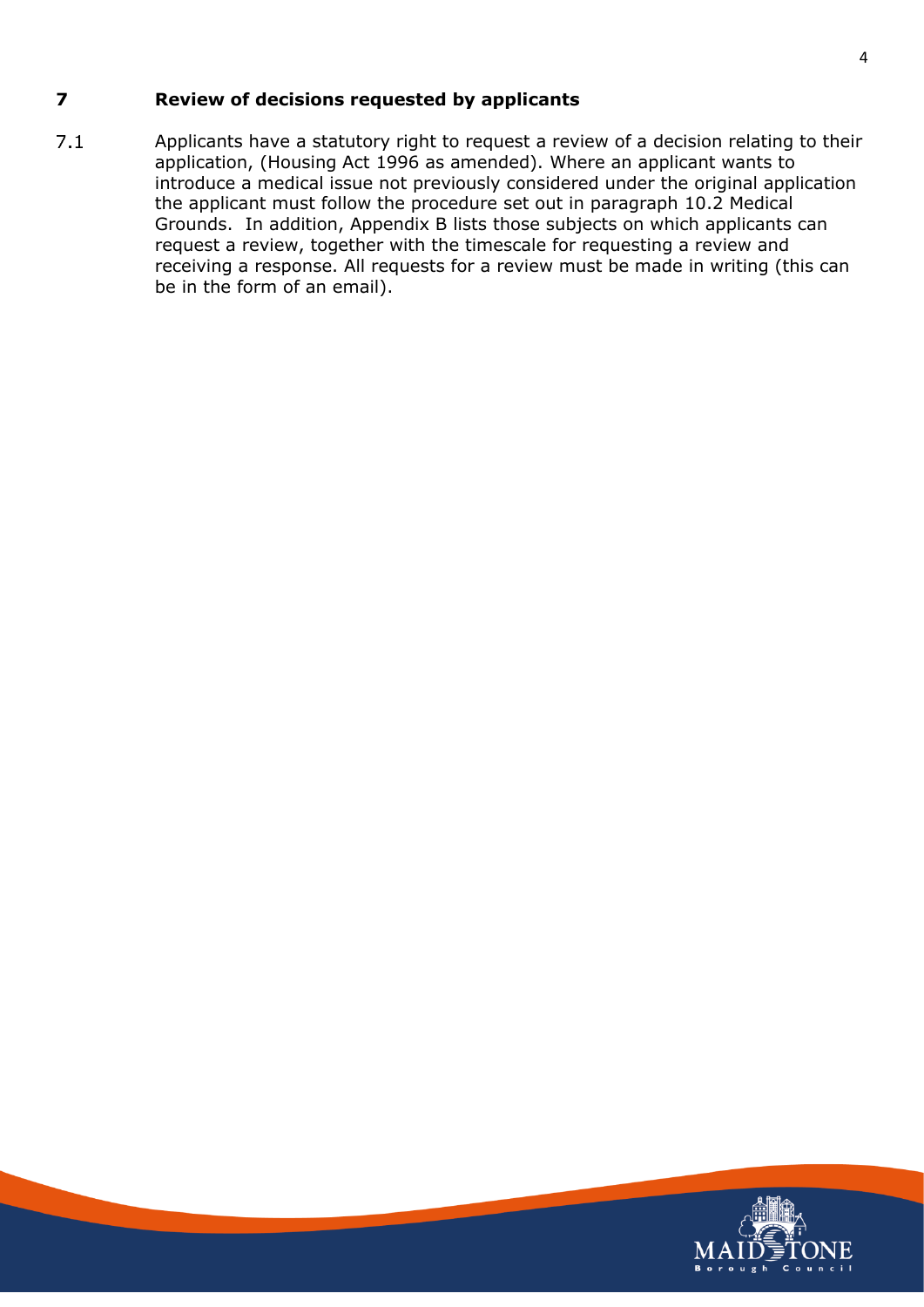## <span id="page-8-0"></span>**Part 2 – The Housing Register**

#### <span id="page-8-1"></span>**8 Entry on to the Register**

- 8.1 The Council operates a 'closed list' housing register and there are qualifying entry requirements in order to be accepted onto the register. As the supply of subsidised housing in the borough is limited, the Council will concentrate its resources, which includes its access to subsidised housing (nominations) and staff resources on those applicants most likely to receive an offer of accommodation.
- 8.2 In order to be accepted onto the register all applicants must meet the two qualifying criteria; these are local connection (see Section 9) and housing need (see Section 10). Applicants will not be accepted on to the housing register until all the requested information has been provided. Incomplete new applications will not be processed and the applicant will be contacted to provide the required information. The applicant will be given 28 days to provide all their relevant information; otherwise, the application will be declined. Applicants owed a homelessness duty may be given a further 28 days to provide all their relevant information at the discretion of the applicant's caseworker. A list of relevant documents is contained in Appendix A.
- 8.3 Where an application is accepted onto the housing register the applicant's priority date will be set as the date when a valid application was received, i.e. the date that the completed application and all required supporting information was received by the Council.
- 8.4 Applications will not normally be accepted from persons under 18 years of age, except those owed duties by any Local Authority under sections 189B to 195 of the Housing Act 1996 or under section 65(2) or 68(2) of the Housing Act 1985.
- 8.5 Local Connection will not be deemed to be an overriding factor when it is necessary for an applicant to leave an area, such as in cases of domestic abuse.

#### <span id="page-8-2"></span>**9 Local Connection**

- $9.1$ In order to access the housing register, applicants need to fulfil at least one of the following local connection criteria.
- $9.2$ Resident – the applicant has been residing within Maidstone Borough for a continuous period of 2 years immediately prior to the application. The Council may confirm these details with other information held internally by the Council e.g. Council Tax and Housing Benefit records.
- $9.3$ Family - the applicant must have immediate family that has been residing within Maidstone Borough for a continuous period of 5 years immediately prior to the application. The Council may confirm these details with other data held internally.

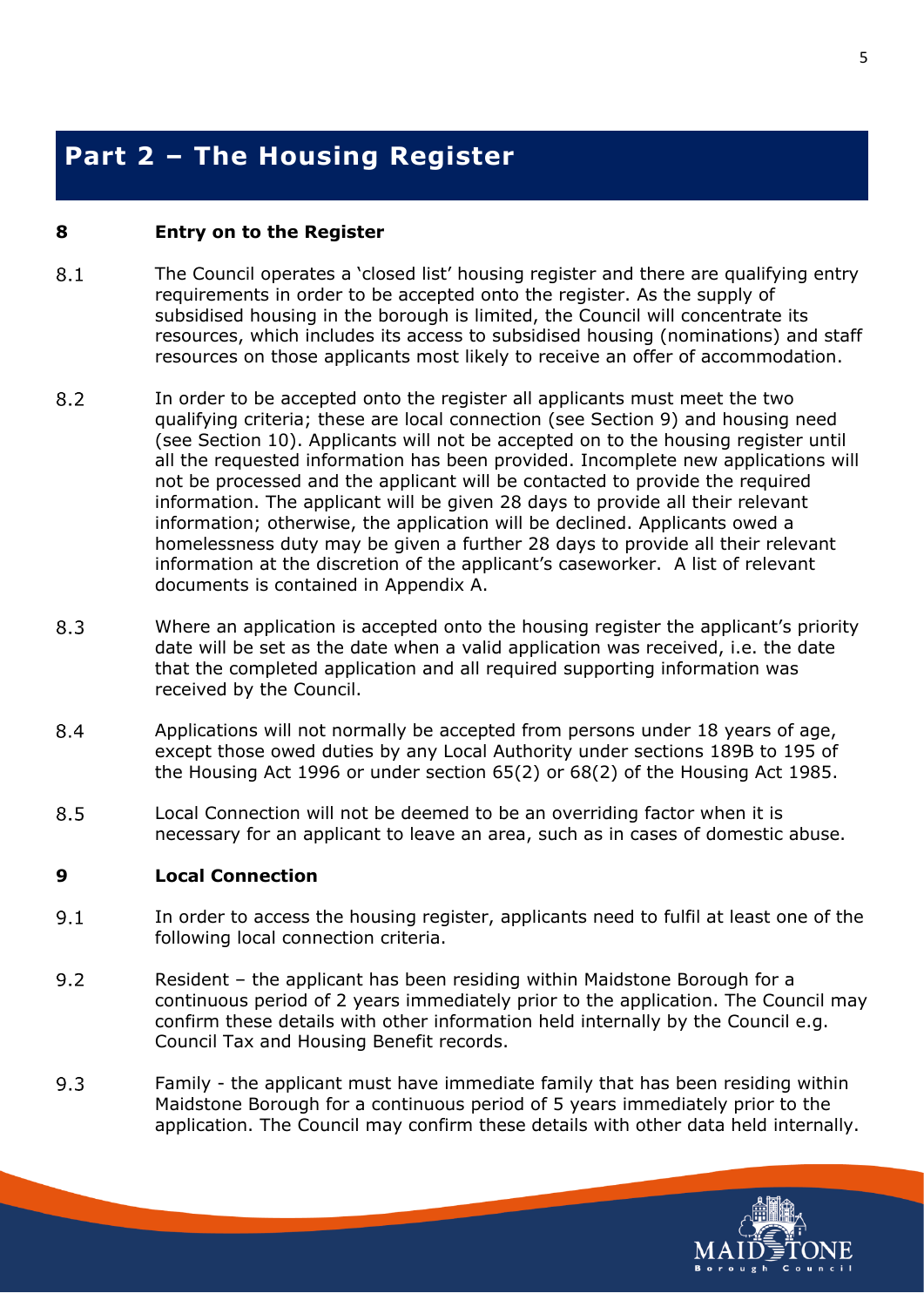- 9.4 Employment – the applicant must have employment or an offer of employment within Maidstone Borough. The place of work, rather than the business address, must be within Maidstone Borough. The employment must be for a minimum of 12 months and be for more than 16 hours a week. Self-employed applicants should provide documentation that confirms they regularly work or operate a business within the borough. For zero hour contracts see 18.4.1.
- 9.5 Returning Resident – the applicant must have been residing in the borough for a continuous period of at least 2 of the last 5 years and may not currently live within Maidstone Borough. The only exceptions to this are applicants being released from prison where their sentence exceeds 5 years. The Senior Homechoice Officer may accept an applicant as being a returning resident in exceptional circumstances.
- 9.6 Applicants who currently hold a social housing tenancy in their name within Maidstone Borough will automatically meet the local connection criteria.
- 9.7 Members of the Armed Forces – Certain members of the Armed Forces and their households will bypass the local connection criteria. For more detailed information as to which members of the armed forces this applies to, please see 18.6.
- 9.8 In cases where a duty is owed in accordance with the Part 7 of the Housing Act 1996 confirmed by a decision letter (in accordance with section 184) the Local Connection requirements will be those contained within the relevant legislation and Code of Guidance, which takes precedence over those contained within this document.
- 9.9 Persons placed in Maidstone Borough by another local housing authority under the provision of the homelessness legislation will not become eligible to meet the local connection criteria stated in paragraphs 9.2, 9.5 and 9.6 above until the period of 5 years has expired from the date of their placement and their tenancy within Maidstone Borough would not amount to a local connection for other family members under paragraph 9.3. When a Relief Duty may be owed under Part 7 of the Housing Act 1996, the Homechoice and Strategy Manager may use discretion for the purpose of enabling a referral to another local authority.
- 9.10 In exceptional circumstances the matter will be considered as part of the review process and discretion can be applied by the Head of Housing and Community Services, if an applicant is able to demonstrate a local connection that does not readily match the local connection criteria stated above. For example, applicants may have a need for support, special school placements or medical treatment which cannot be met in any other reasonable location. Applicants may also have felt the need to leave an area where they have a local connection. This is often supported by the police or another external agency. If the Head of Housing and Community Services is satisfied with the evidence provided in these cases, the applicant may be accepted onto the housing register.

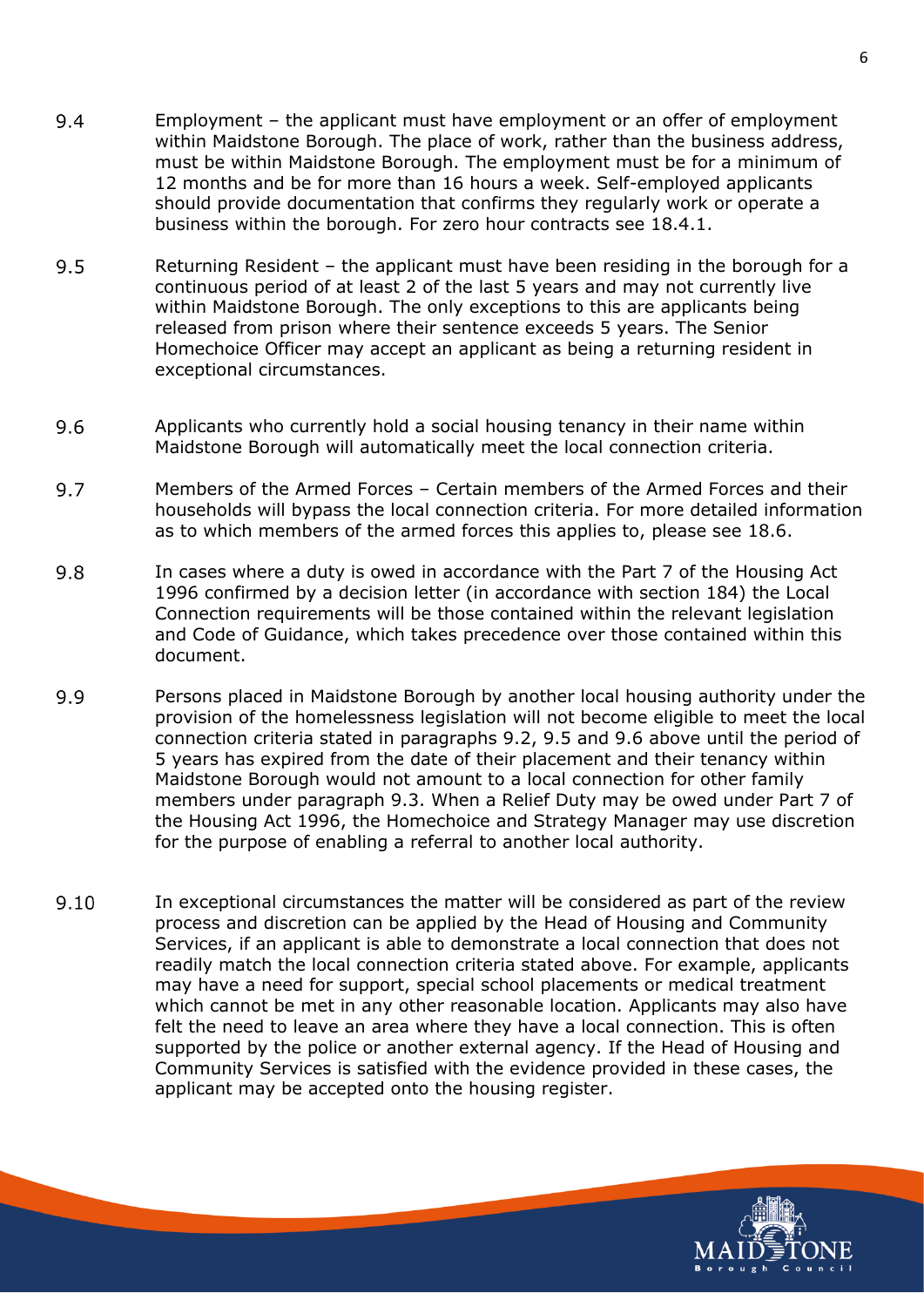#### $9.11$ Right to Move

- 9.11.1 The Council supports the Government's guidance on the Right to Move that permits Armed Forces personnel access to the housing register.
- 9.11.2 The Allocation Scheme supports increasing mobility for social tenants to enable them to meet their employment aspirations and to support them into work. Where a social housing tenant needs to move to Maidstone to take up a job or apprenticeship offer or live closer to work, they must be able to demonstrate to the Council's satisfaction that the work or job offer is genuine and that they need, rather than wish to move, and that if they were unable to do so, it would cause them hardship. The Council will consider and take into account the factors recommended by the Secretary of State in determining whether a tenant needs to move to be closer to work or take up a job/apprenticeship offer. These include:
	- The distance and/or time taken to travel between work and home.
	- The availability and affordability of transport, taking into account level of earnings.
	- The nature of the work and whether similar opportunities are available closer to home.
	- Other personal factors, such as medical conditions and child care, which would be affected if the tenant could not move.
	- The length of the work contract.
	- Whether failure to move would result in the loss of an opportunity to improve employment circumstances or prospects, for example, by taking up a better job, a promotion, or an apprenticeship
- 9.11.3 The Council will seek appropriate documentary evidence and may also contact the employer to verify the position (see Appendix A).
- $9.12$ An applicant is able to request a review of the Council's decision not to agree local connection by writing to the Senior Homechoice Officer (see Appendix B).

#### <span id="page-10-0"></span>**10 Housing Need**

 $10.1$ Applicants must be in housing need to access the register and must qualify for one of the reasonable preference criteria as set out in S166A(3) of the Housing Act 1996. Further clarification is provided below.

#### 10.2 Medical

10.2.1 To qualify on medical grounds, applicants must be able to demonstrate that their current accommodation is unsuitable for their households' needs due to a medical condition. This includes people who have a physical disability, mobility needs, mental illness or learning disabilities.

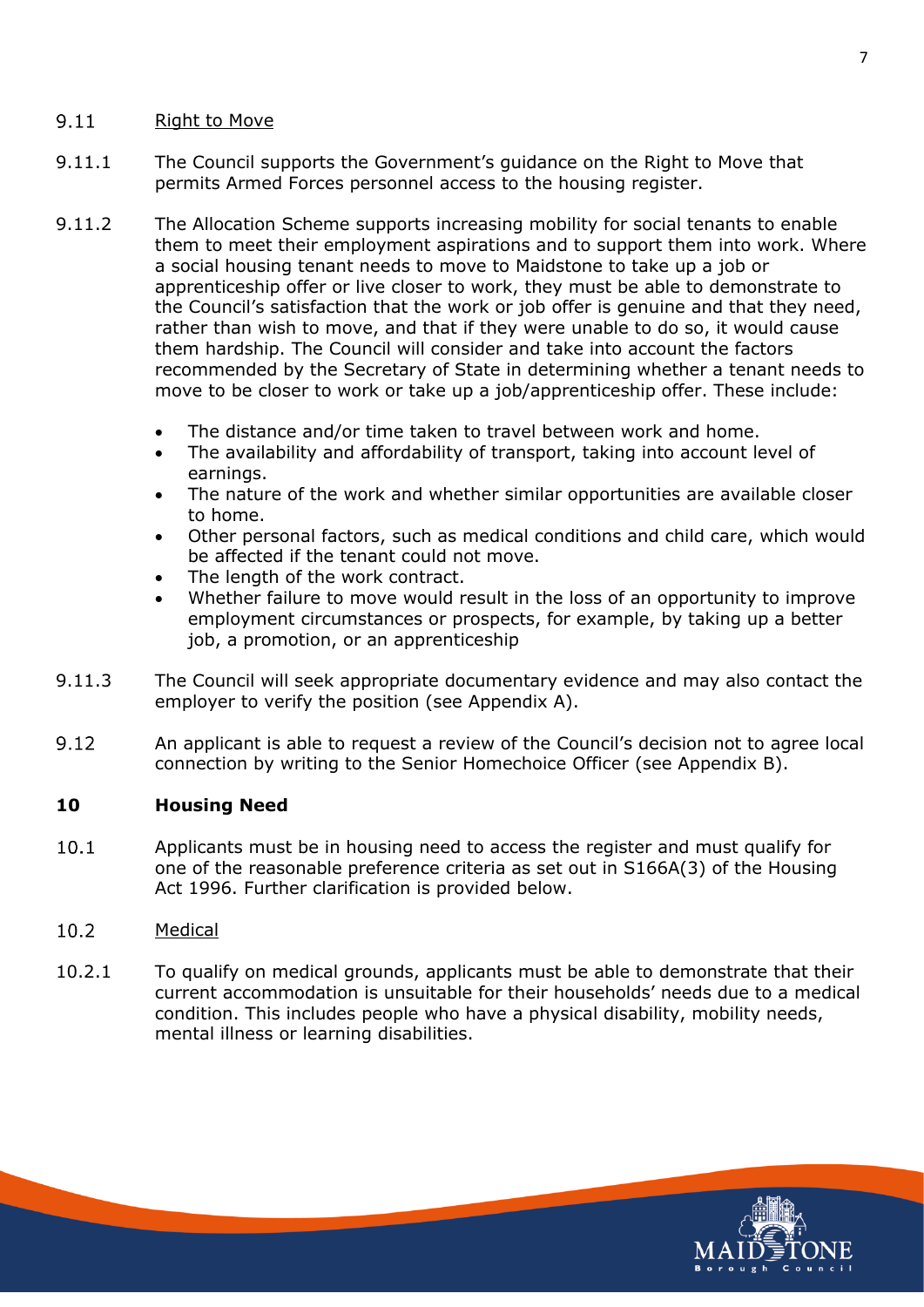- 10.2.2 Applicants must be able to demonstrate to the satisfaction of the Homechoice Officer that their current accommodation is not suitable. Medical conditions include physical disabilities, mobility needs, mental illness and learning disabilities and documentation to support the application must be provided from an NHS medical professional, or an equivalent external agency.
- 10.2.3 If the Homechoice Officer is unable to determine if an applicant qualifies, all details will be sent to an independent medical advisor who will assess the application. The independent medical advisor's assessment will form part of the information to determine whether an applicant qualifies on medical grounds.
- 10.2.4 All applicants are entitled to one medical assessment for each member of the household that will be moving with them at no cost. Any further medical assessments must be paid for in full by the applicant unless there has been a significant change in the medical condition of an applicant or someone in the household.
- 10.2.5 The fee for a medical assessment will be  $E$ 75. This will be reviewed annually by the Homechoice and Strategy Manager.
- 10.2.6 Following an initial application for a medical assessment, a request must be made in writing to the Senior Homechoice Officer which must include all documentation that an applicant wants to be sent for medical assessment. The Homechoice and Strategy Manager will then review whether a free medical assessment is appropriate.
- $10.3$ Welfare
- 10.3.1 A move on welfare grounds may encompass a wide range of individual circumstances and will include, but not be limited to:
	- Someone moving on from care.
	- Someone moving on from a drug or alcohol recovery programme.
	- Someone who wants to live independently but requires some additional support, such as someone with learning disabilities.
	- Someone who provides or receives care or support.
	- Someone who needs to leave their current accommodation due to being a victim of crime or intimidation or domestic abuse
- 10.3.2 A move on welfare grounds should be accompanied by supporting evidence from an appropriately qualified professional connected with the applicant. The Homechoice Officer will assess whether an applicant qualifies in this category.
- $10.4$ Hazardous Properties
- 10.4.1 A property will be defined as hazardous by reference to the Housing Health and Safety Rating System (HHSRS) prescribed within The Housing Act 2004 Part 1 (or any replacement standard).

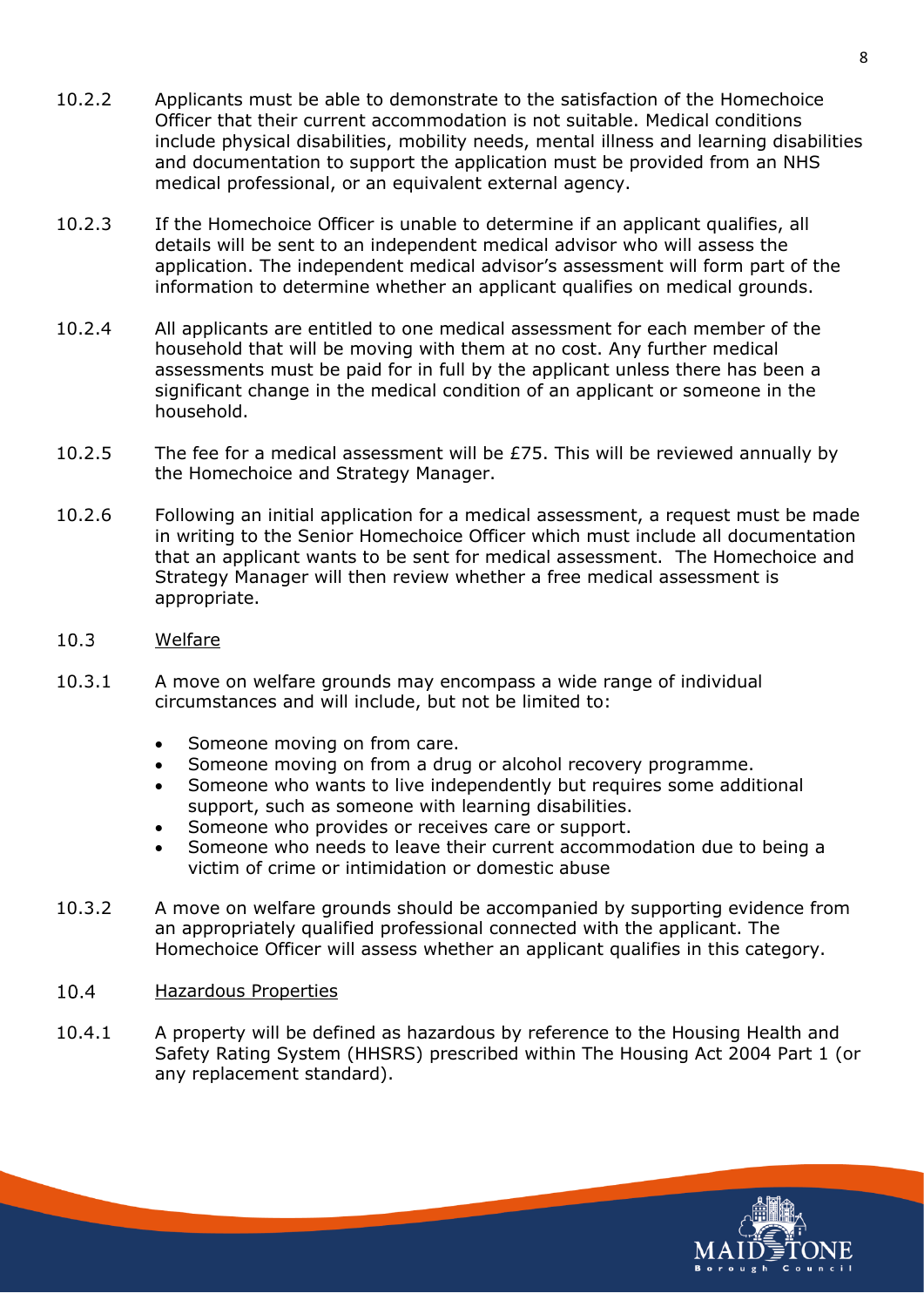- 10.4.2 A property will be considered as being hazardous where an HHSRS assessment identifies:
	- i) one or more Category 1 hazards, and where;
	- ii) a member of the applicant's household falls within the vulnerable age group for the hazard/s (as detailed in the relevant guidance), and;
	- ii) the hazard/s cannot be resolved within a period of 6 months.
- 10.4.3 Properties, located in Maidstone, assessed as containing Category 1 hazards that can be resolved within a period of 6 months will be subject to enforcement action to remove the hazard. The owner of the property will be responsible for all costs incurred in the resolution of the problem, including any requirement for temporary accommodation that may result due to the hazard.

#### 10.5 Overcrowding & Under Occupancy

- 10.5.1 A household will be deemed to be overcrowded if, when the bedroom standard in section 15 is applied, the household is lacking one or more bedrooms and their home is not considered suitable for their needs. In larger properties, where there are additional rooms that would not be typically used as bedrooms, any additional rooms should be counted as providing bed spaces. This is with the exception of a kitchen/dining/living area.
- 10.5.2 Households that have moved to a property and made themselves intentionally overcrowded will not be eligible under this category.
- 10.5.3 Whilst under occupying is not necessarily a housing need it is in the interest of applicants and landlords that best use is made of existing accommodation. A household will be deemed to be under-occupying if they are an existing social housing tenant and when the bedroom standard in Section 15 is applied, the household exceeds its need by one or more bedrooms.
- 10.5.4 In determining whether a property is overcrowded or under-occupied the Homechoice Officer will apply an objective test based on the size and type of property and not on how the property is being used by the occupants.
- 10.5.5 The Homechoice and Strategy Manager has the discretion to consider exceptional cases where the bedroom criteria does not readily match the household type (e.g. bed space criteria.)
- 10.6 Hardship
- 10.6.1 Households will be deemed to be in hardship if they need to move to alleviate or prevent hardship. This includes, but is not limited to, those who need to move to give or receive care, and those who need to move to take up an employment, education or training opportunity.
- 10.6.2 Evidence of this must be provided and the Homechoice Officer will assess whether an applicant qualifies on the basis of hardship.

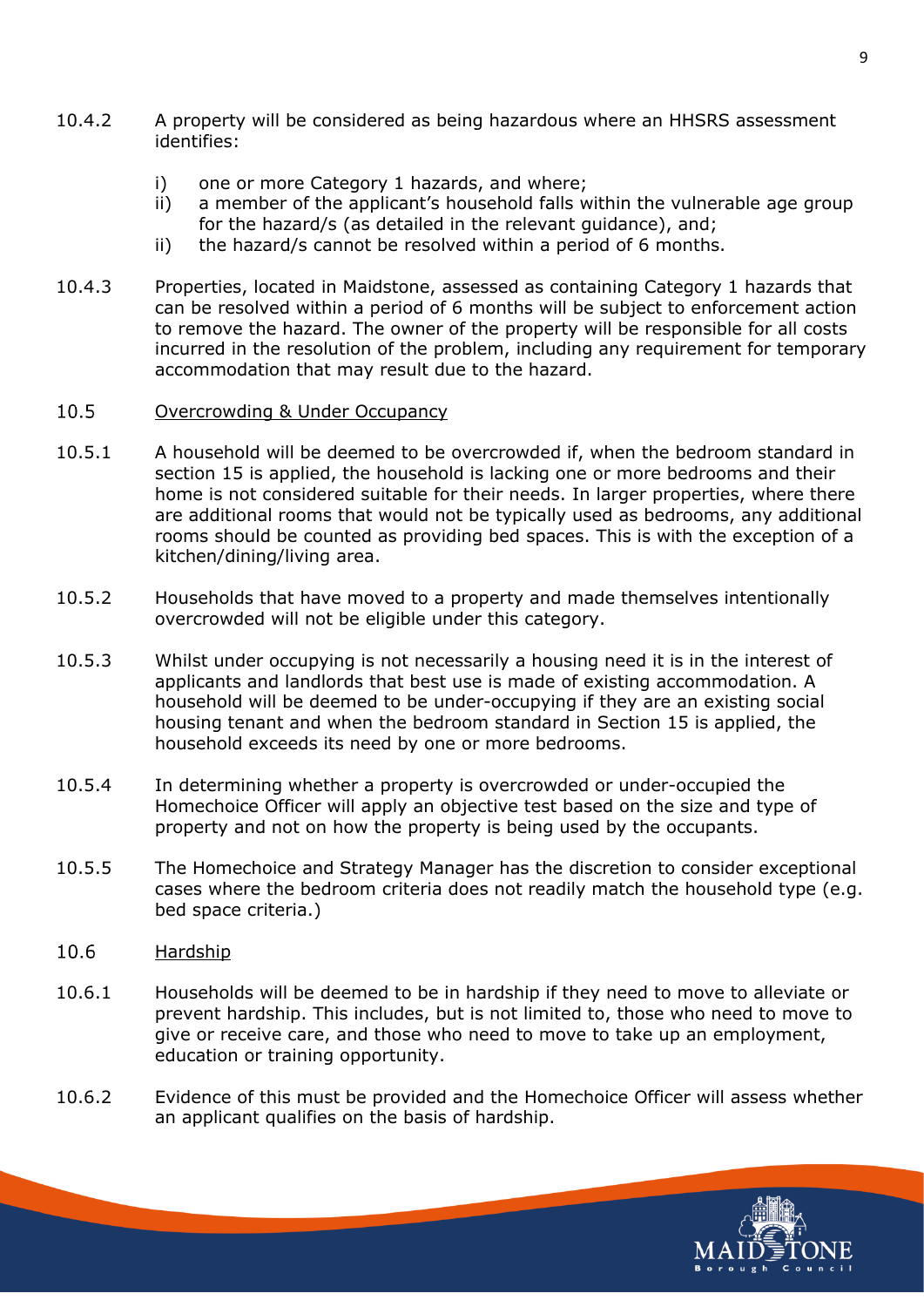- 10.6.3 Applicants who are applying due to financial hardship will need to provide a completed income and expenditure form for the household, in order for an assessment to be completed. A form to assist the applicant can be sent upon request.
- $10.7$ Homeless
- 10.7.1 Housing need will apply to those applicants who are owed the S.195(2) Prevention Duty; S.189B(2) Relief Duty or S193(2) main housing duty. The date of the application will be set to the date of the original application for housing assistance confirmed by a member of the Housing Advice Team. Applicants who have their Prevention duty discharged as a result of a deliberately and unreasonable refusal to co-operate will no longer be considered to have a housing need under this category.
- 10.7.2 Applicants owed the S.195(2) Prevention Duty will not need to meet the Local Connection criteria as stated in section 9 of this scheme. Once the Prevention Duty has ended, in order to remain on the register, an applicant will need to demonstrate they have a local connection commensurate with section 9 and a housing need in accordance with section 10.
- 10.7.3 Housing need will apply to homeless applicants found to be intentionally homeless and owed the advice and assistance duty under S190(2) of the Housing Act 1996. Where an applicant is found to be intentionally homeless, their priority date will be set as the date of the decision letter. Once an applicant has obtained settled accommodation, their housing need will end. The application will be processed under the housing register and must meet the qualifying criteria for local connection. A fuller explanation of all homeless categories can be found here [\(http://www.legislation.gov.uk/ukpga/1996/52/contents\)](http://www.legislation.gov.uk/ukpga/1996/52/contents)
- 10.7.4 Where an applicant who is rough sleeping has their situation confirmed by a partner agency e.g. Maidstone Day Centre or any other registered agency working within the Borough for this client group, then the applicant will be assessed as having a housing need.
- 10.7.5 Applicants who are of no fixed abode, where evidence has been provided, may be considered as having a housing need, either because they are overcrowded or because they may be threatened with homelessness. This will apply to applicants who are found to be not in priority need and whose Relief Duty has ended.
- 10.8 If an applicant does not meet any of the housing need criteria, they will not normally be allowed to have access to the housing register and will be unable to bid on properties. An applicant can request a review of the Council's decision to refuse an application on housing need by writing to the Council (see Appendix B).
- 10.9 In exceptional circumstances, the Head of Housing and Communities has the discretion to accept an application that does not meet any of the above housing need criteria.

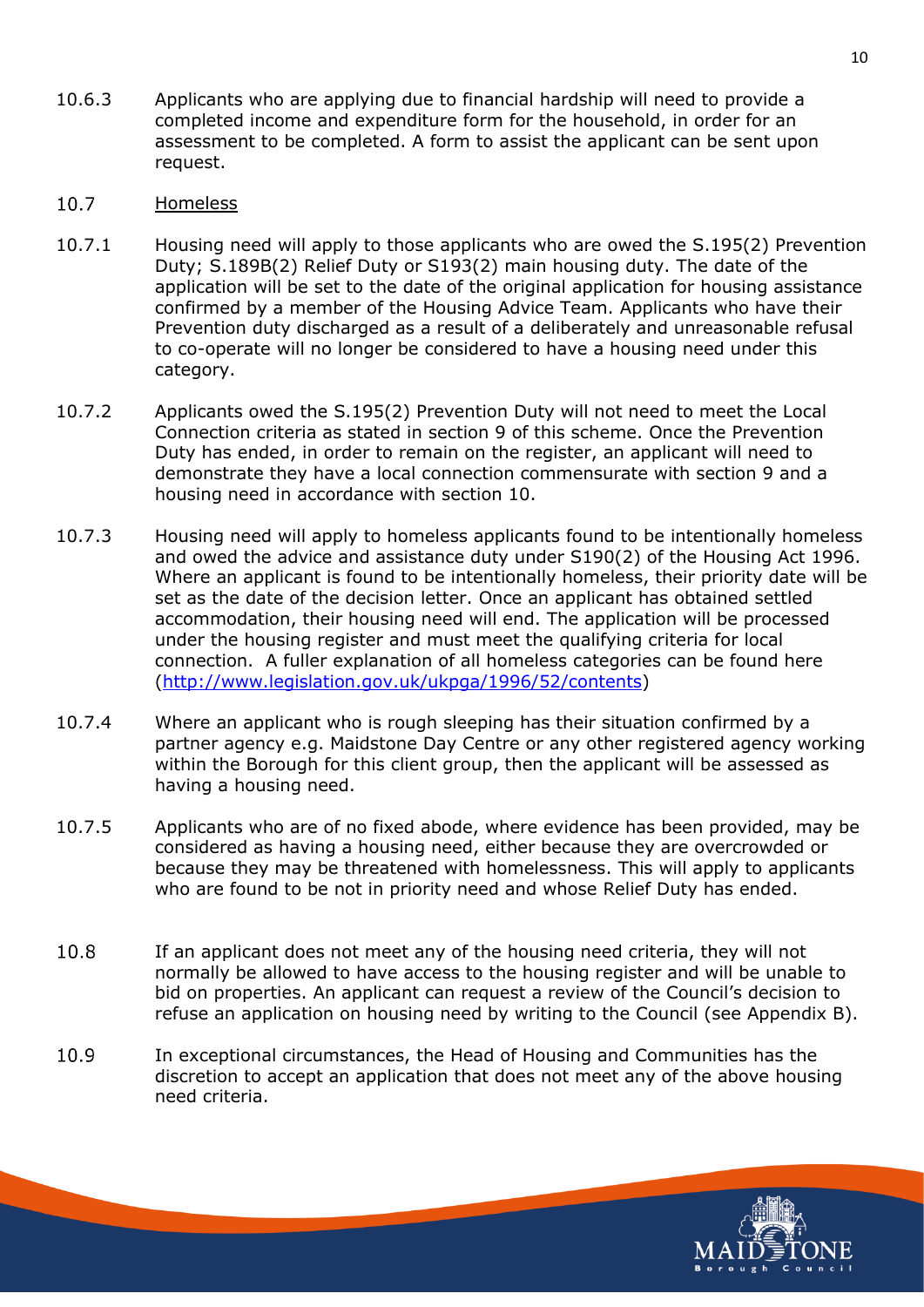#### <span id="page-14-0"></span>**11 Financial Circumstances**

- $11.1$ In order to access the Housing Register at the point of application, and upon request e.g., at the point of an offer of accommodation, applicants must provide details of all bank accounts, savings, investments and capital that belong to any member of their household.
- 11.2 An applicant's financial circumstances will be assessed at the time of their application and any material change in circumstances should be reported as a change of circumstances as per Section 16.
- $11.3$ As subsidised housing is a limited resource, those who have the financial means to rent privately or to buy a property are unlikely to meet the qualifying criteria to enter the register unless a main housing duty has been accepted for them.
- 11.4 Applicants who currently hold a social housing tenancy in their name within Maidstone Borough will not need to meet the financial circumstances qualifying criteria.
- 11.5 When determining affordability for certain developments in Parish areas that are subject to specific planning requirements e.g. rural exception sites (see paragraph 38.5) the test applied is whether the applicant can afford the cost of housing in the Parish where the rural exception site has been delivered as opposed to the cost of their current accommodation where this is away from the Parish area.
- $11.6$ The Council considers that a total of £16,000 in capital, investments and savings constitutes sufficient financial means to rent privately or buy a property. This includes equity from a property. The Council will only consider priority payments, such as rent and council tax, when taking debts into account.
- 11.7 A household's gross income of £50,000 will also constitute sufficient financial means. This figure includes any benefits received.
- 11.8 The Council will take into consideration any disposal of funds within 2 years of the application to assess financial circumstances. Where an applicant cannot demonstrate the appropriate disposal of funds, the Council may draw an inference as to how the funds have been used.
- 11.9 The Senior Homechoice Officer has the discretion to accept exceptional cases where the applicant's financial circumstances may mean securing alternative housing (e.g. privately renting) may prove difficult given the household's needs.
- 11.10 An applicant is able to request a review of the Council's decision to refuse an application on financial circumstances by writing to the Senior Homechoice Officer (see Appendix B).

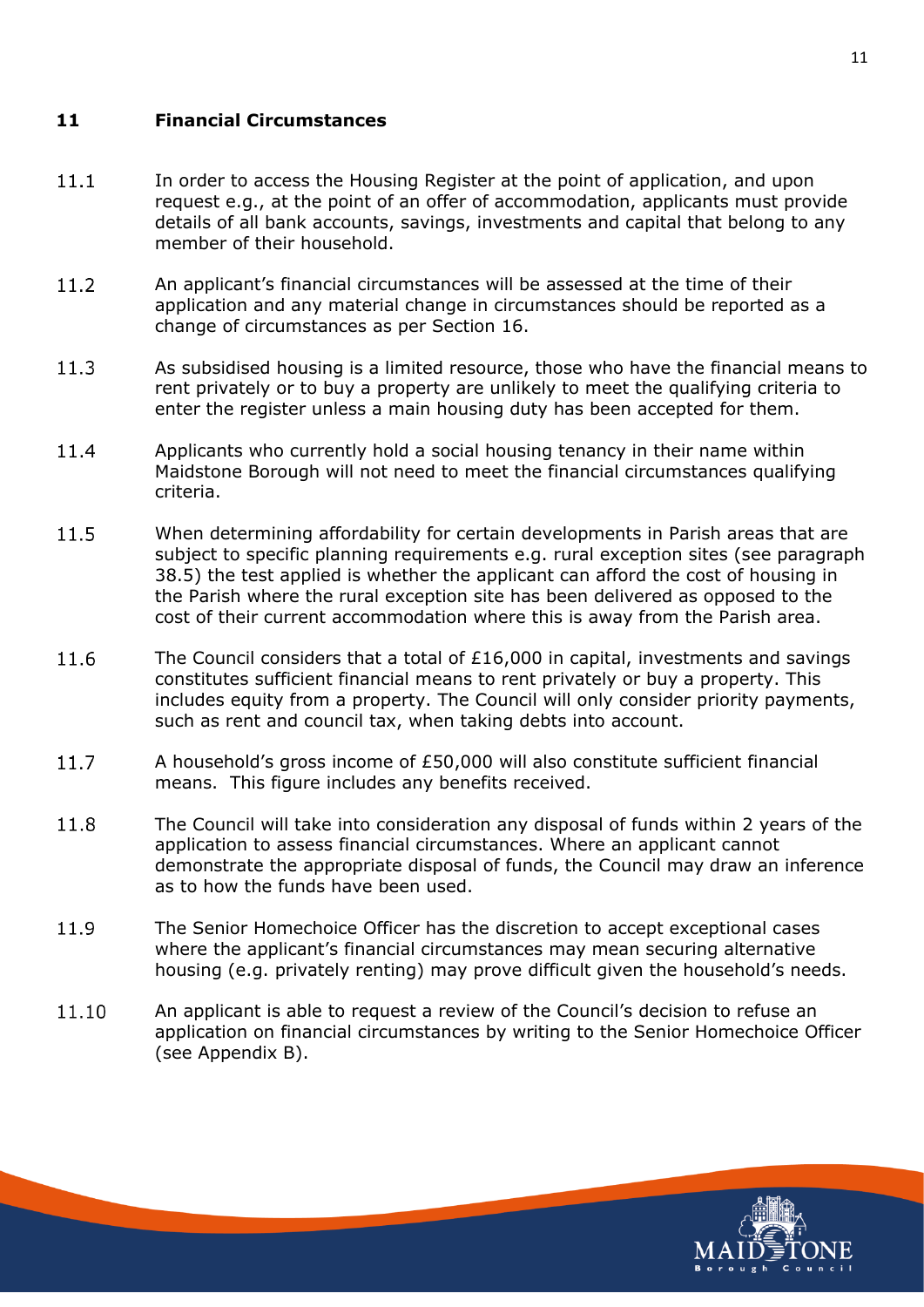## <span id="page-15-0"></span>**Part 3 – Applying to join the Housing Register**

#### <span id="page-15-1"></span>**12 Who can be considered part of an application?**

- $12.1$ The only persons who will be considered as part of an applicant's household will be:
	- Partner
	- Children
	- Relatives
	- **Carers**
	- Any member of the household who can reasonably be considered residing with the applicant at the time of initial application
- $12.2$ Children
- 12.2.1 Children are defined as members of the household who are under 18 years of age and the applicant must have legal responsibility for the children.
- 12.2.2 The test of normal residence as a member of the family will require residence as opposed to "staying" or "staying access" even in cases of joint custody or joint residence or similar orders. The Council in applying the test will consider whether there is a sufficient degree of permanence or regularity to constitute normal residence as a member of the household. Account may be taken of whether the child is dependent upon the applicant. The Council may also take into account the supply and demand for accommodation in the Maidstone Borough and any underoccupation that may result where a child spends part of the week with one parent and part of the week with another parent.

#### <span id="page-15-2"></span>**13 Pregnancy**

- $13.1$ Pregnancy must be reported to the Council as a change of circumstances and relevant proof of pregnancy must be supplied.
- 13.2 Upon entering the last trimester (usually the last  $12 - 14$  weeks) of a pregnancy, the pregnancy will be considered as an additional child for the purpose of assessing the bedroom needs of an applicant.

#### <span id="page-15-3"></span>**14 Area Preferences**

14.1 Applicants should be aware that whilst their area preference will be respected, Maidstone has a limited supply of subsidised housing. In order to make best use of this limited resource, and for an applicant to maximise their chances of being housed, applicants should bid on all properties that are suitable regardless of location.

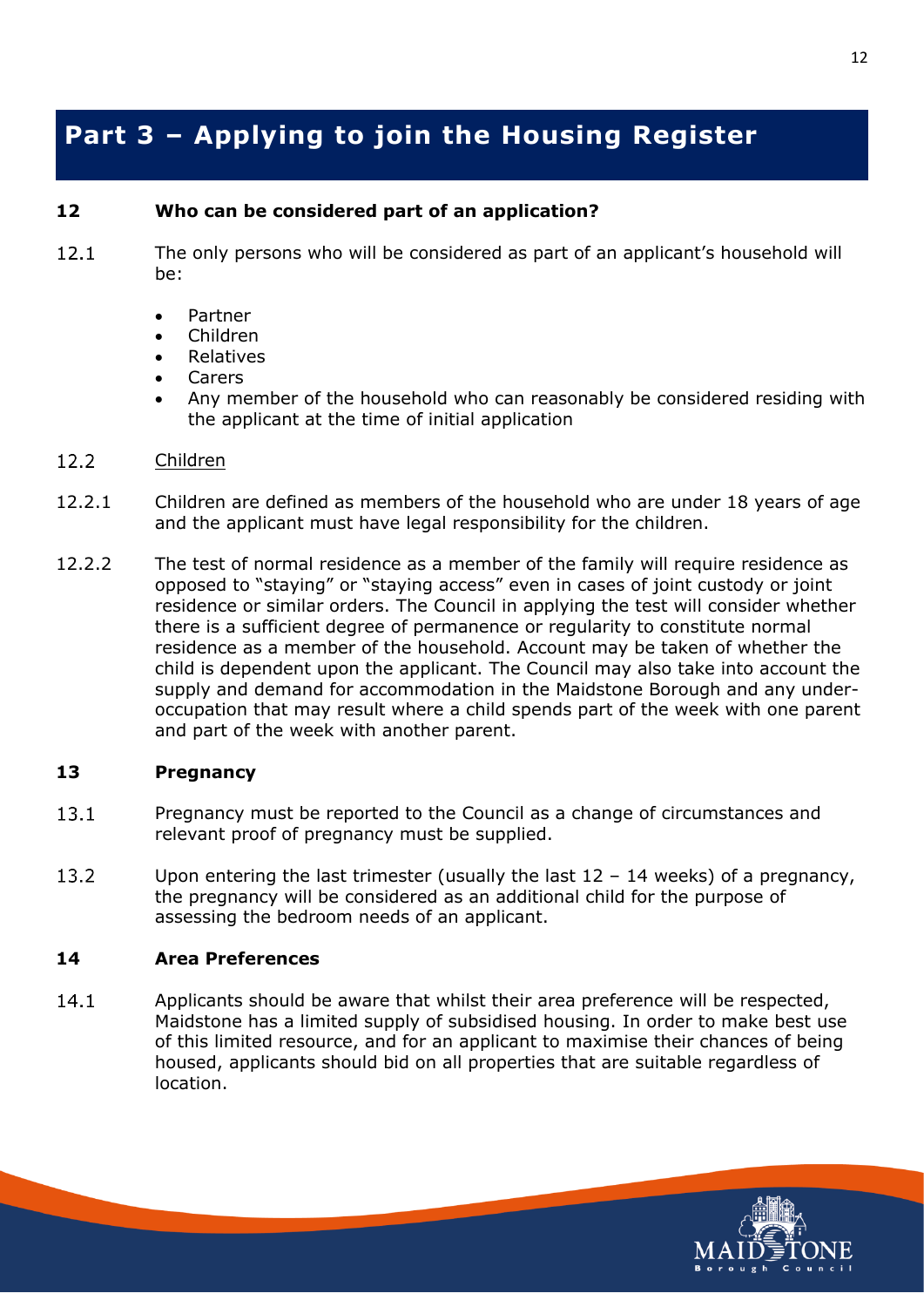14.2 The Kent Homechoice website will provide details of bidding activity including details of successful bids. Information is provided through Kent Homechoice that will enable the applicant to make an assessment of how long it will take to be housed. Some areas are more popular than others and some property types attract more bids than others. As applicants can identify areas of the Borough where many or few vacancies of suitably sized accommodation may become available, they can make an assessment as to the likelihood of a property becoming available in that area.

#### <span id="page-16-0"></span>**15 Bedroom Allocation**

- $15.1$ Household composition determines the number of bedrooms in a home that an applicant can be awarded. The Council will use the bedroom standard recommended by the Secretary of State which allocates a separate bedroom to each:
	- Married or co-habiting couple
	- Person aged 16 years or over
	- Two children of the same sex up to the age of 16
	- Two children aged under 10 years regardless of sex
- $15.2$ Extra bedrooms may be allocated in exceptional circumstances such as where an overnight carer is required (see paragraph 18.2) or an extra bedroom is required for a disabled child who would normally be expected to share a bedroom. This must be approved by a Senior Homechoice Officer.
- 15.3 An applicant is able to request a review of the Council's decision in respect of bedroom allocation by writing to the Homechoice and Strategy Manager (see Appendix B).

#### <span id="page-16-1"></span>**16 Being on the Register**

- 16.1 Applicants must inform the Housing Service in writing or by email of any changes to their circumstances such as, but not limited to, change of address or composition of household within 30 days of the change occurring. This may result in a change to the band that the applicant has been placed in. This may affect an offer of accommodation if the information provided by the applicant is out of date and could result in the withdrawal of an offer.
- 16.2 Applicants are entitled to remain on the register until their housing need has been resolved unless they are removed by the Council, however, all applicants must be active on the register and bidding for properties whenever possible and appropriate.
- 16.3 Applicants are required to renew their housing register application every 12 months. The Council will contact applicants on an annual basis, reminding them of the requirement to renew, in order to remain on the Housing Register.

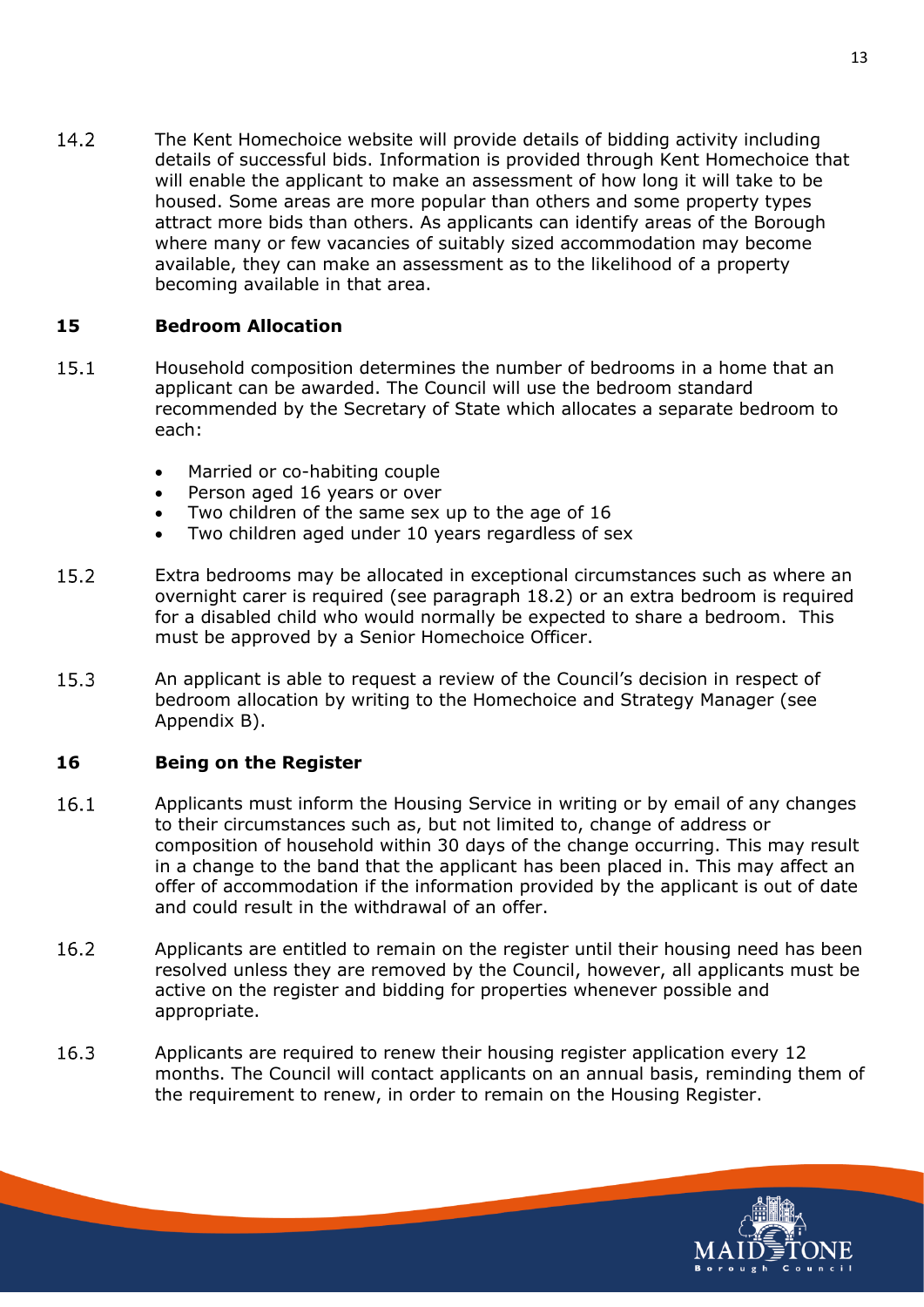- 16.4 If an applicant fails to respond within 28 days of being asked to renew their application their application will be removed. When a new housing register application is submitted after one has been removed, the applicant will be treated as a new case. This means the applicants' priority date will be set at the date of the new valid application.
- 16.5 An applicant is able to request a review of the Council's decision to cancel an application by writing to the Senior Homechoice Officer (see Appendix B).

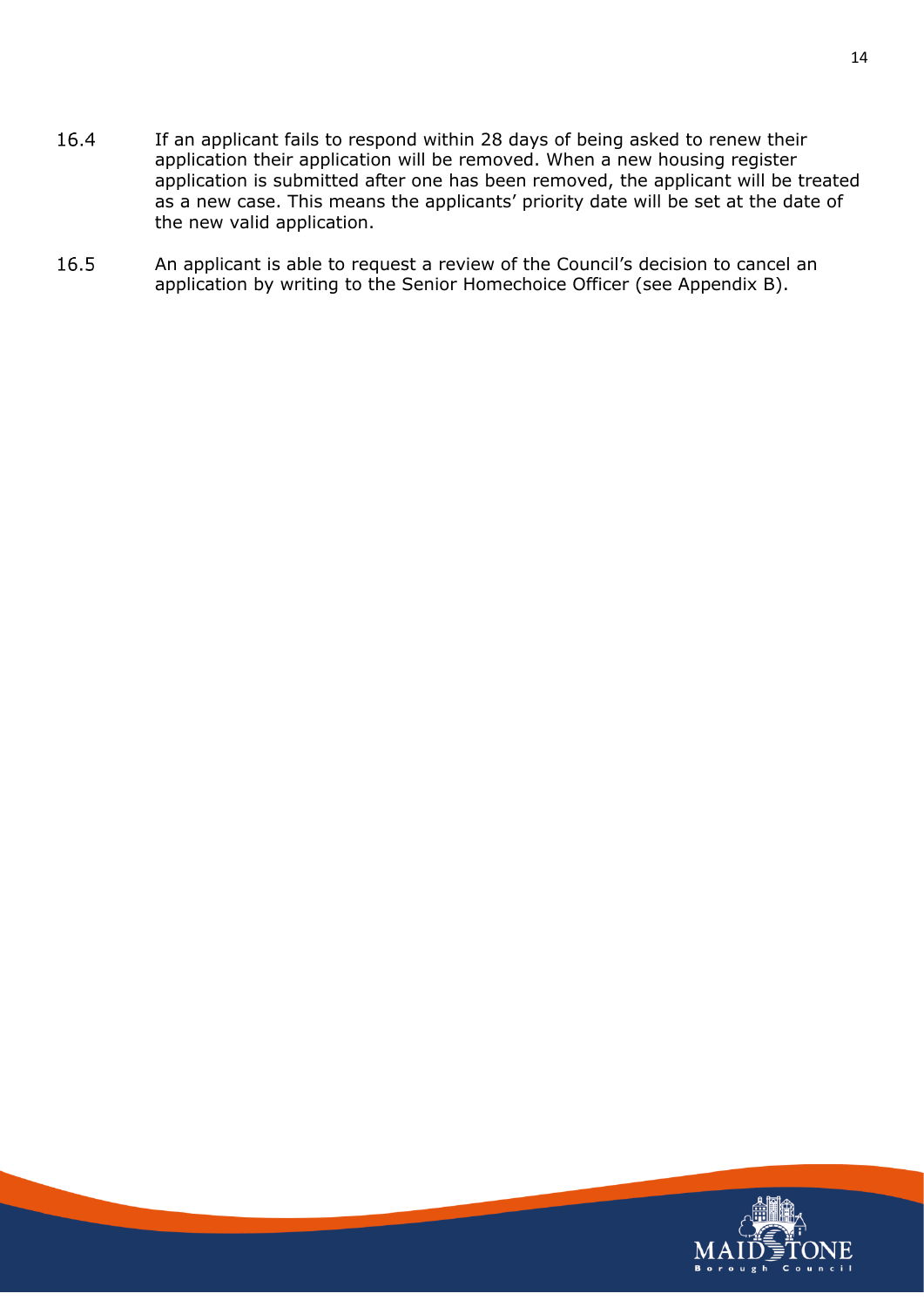## <span id="page-18-0"></span>**Part 4 – Housing Register bands**

#### <span id="page-18-1"></span>**17 Bands**

- $17.1$ The Council operates a system known as banding to measure an applicant's housing need. When an application is received, it is assessed and placed into one of four bands depending on the housing needs of the applicant. These bands reflect the reasonable preference criteria set out in the relevant legislation.
- 17.2 The bands are as follows:
	- C Community Contribution and Homelessness Prevention
	- H Homeless
	- M Medical and Health Assistance
	- R Reasonable Preference
- $17.3$ In order to achieve the aims and priorities (Page 3) a greater number of properties per applicant will go to Band C; the intention being to encourage applicants into this band. Applicants in Band M are likely to need housing based on a medical requirement. The Council will work with its housing providers to match adapted properties to applicants with a specific need for this type of housing.

#### <span id="page-18-2"></span>**18 Band C - Community Contribution and Homelessness Prevention**

- 18.1 This band is for those applicants who have a housing need (see section 10) and in addition entry into this band requires either a community contribution which is defined below, or the applicant is owed a duty under S.195(2) of the Housing Act 1996.
- 18.1.1 Any applicant to whom a Relief Duty is owed under S.189B; a main housing duty under S.193(2) or S.193C(4) has been accepted under the Housing Act 1996 or; is confirmed as a rough sleeper, will be placed in Band H – Homeless applicants, regardless of if they meet the following community contribution criteria.
- 18.1.2 Community contribution is defined by, but not limited to, the following criteria:
	- Persons who are members of the Armed Forces or their families (see paragraph 18.6)
	- Persons undertaking voluntary work
	- Persons in employment
	- Persons who are foster carers or adopters (see paragraph 18.5)
	- Persons providing care (see paragraph 18.2)
- 18.1.3 Community contribution must be supported by evidence to demonstrate the persons within the application fit into one of the criteria set out in the following paragraphs.

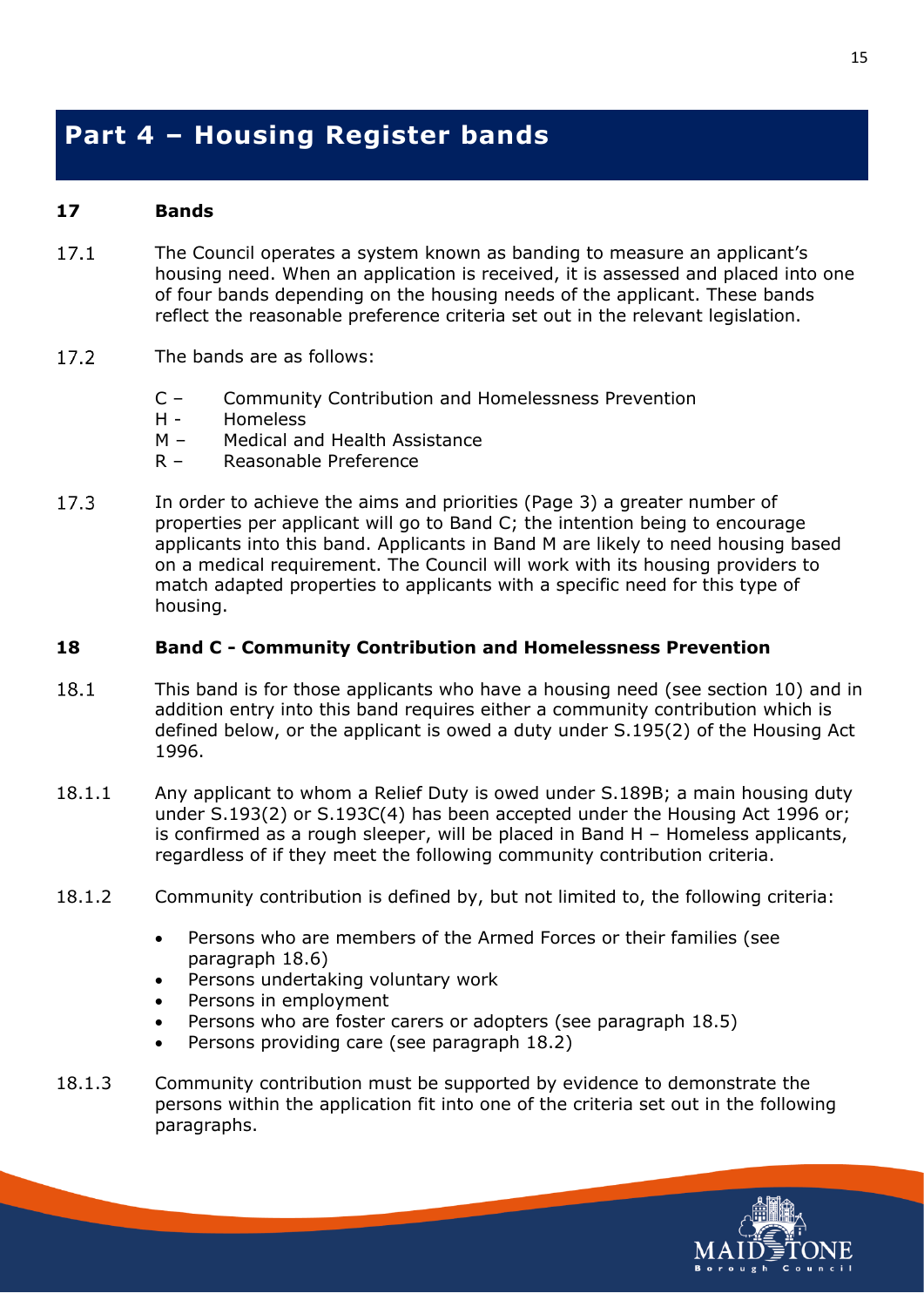- 18.1.4 Applicants must fulfil the community contribution requirements as stated in 18.1.2 at the point of application in order to enter this band.
- 18.1.5 Applicants must continue to fulfil the community contribution criteria whilst they are on the register and be able to prove that they fulfil the criteria when an offer of accommodation is made.
- 18.1.6 Where an applicant is placed in Band R, they are eligible to move into Band C once they have demonstrated that they meet the community contribution criteria.
- 18.1.7 If an applicant believes that they fulfil the community contribution test in another way, they should provide as many details and evidence of their contribution as they can to the Senior Homechoice Officer who will decide if they qualify.
- 18.1.8 An applicant is able to request a review of the Council's decision that the community contribution criteria are not met by writing to the Senior Homechoice Officer (see Appendix B).
- 18.2 Persons Acting as Carers
- 18.2.1 Any applicant in receipt of the Carer's Allowance will qualify as a carer.
- 18.3 Persons Undertaking Voluntary Work
- 18.3.1 The Council believes that voluntary work provides a fundamental role in providing a community contribution and the allocation of housing reflects the importance of this.
- 18.3.2 An applicant will qualify if they volunteer for a not for profit group or organisation that works in or is based within the borough.
- 18.3.3 Applicants must be able to prove that they volunteer for a minimum of 10 hours a week and have done so on a consistent basis for at least 6 months. A letter or email from an employee of the group/organisation to confirm this is required.

#### 18.4 Persons in Employment

- 18.4.1 Employment must be for a minimum of 16 hours per week and with a contract of employment for at least 12 months. Self-employed applicants should provide documentation that confirms they regularly work a minimum of 16 hours per week. In relation to zero hours contracts if the applicant can provide evidence of continuous employment over a 12 month period this will be sufficient.
- 18.5 Persons who are Foster Carers or Adopters
- 18.5.1 KCC approved adopters and foster carers will fulfil the community contribution qualification. Those who are applying to be a foster carer or adopter will not qualify for community contribution until they have been approved by KCC and provided documentation confirming this.

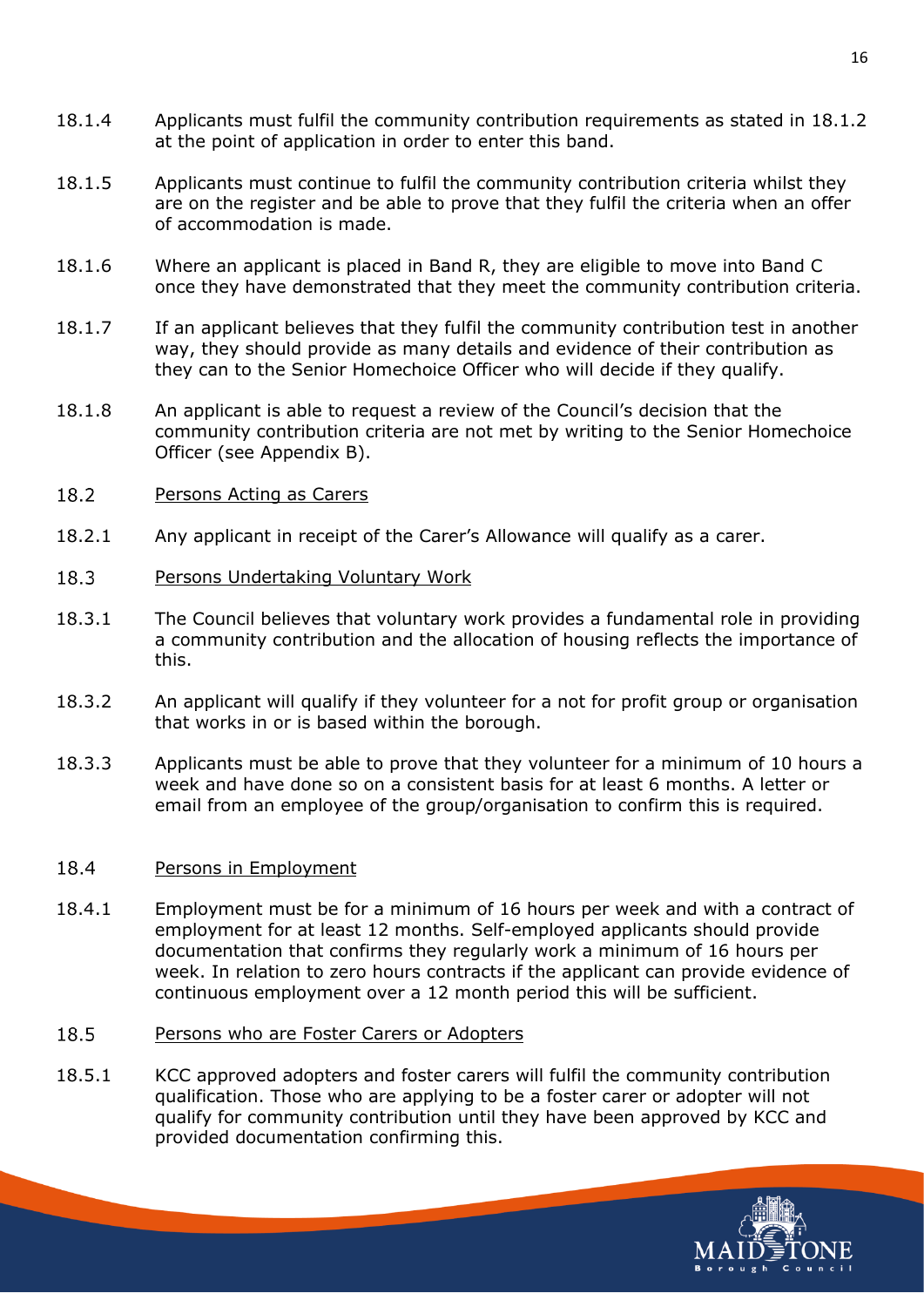- 18.5.2 As foster children are not included in bedroom allocation, an applicant who is an approved foster carer can request an additional bedroom to allow them to continue fostering.
- 18.5.3 When an applicant is an approved adopter, they are entitled to request an additional bedroom so as not to prevent them adopting a child.
- 18.6 Persons who are Members of the Armed Forces or their Families
- 18.6.1 Members of the Armed Forces, and their families, often struggle to fulfil local connection requirements due to having to move from base to base. As such, any household that fulfils the following criteria will bypass the local connection and housing need criteria and will automatically have a community contribution.

The criteria are:

- Current member of the Armed Forces
- Served in the Armed Forces within the last 5 years (except where the applicant has been dishonourably discharged).
- Bereaved spouses and civil partners of members of the Armed Forces leaving Services Family Accommodation and where the death of the spouse was wholly or partially attributable to their service.
- Members of the Reserve Forces who need to move on medical or welfare grounds as a result of their service.
- 18.6.2 Members of the Reserve Forces qualify for community contribution but must fulfil the local connection criteria.
- 18.7 Homeless Prevention
- 18.7.1 Applicants who are owed a prevention duty under S.195(2) of the Housing Act 1996. Prevention duty applies when a local authority is satisfied that an applicant is threatened with homelessness and eligible for assistance.
- 18.7.2 If the prevention duty is ended and a relief duty is accepted as the applicant has become homeless, they would be eligible to remain on the housing register if they meet the local connection criteria as stated in section 9 of this policy. If eligible, from the date that the Relief Duty is accepted, their application would be placed in Band H – Homeless Applicants.
- 18.7.3 If the prevention duty is ended for another reason (e.g. The applicant has refused to cooperate with their caseworker or they have refused an offer of suitable accommodation) they would no longer be eligible to remain on the housing register unless they have evidenced that they meet the two qualifying criteria of housing need and local connection.

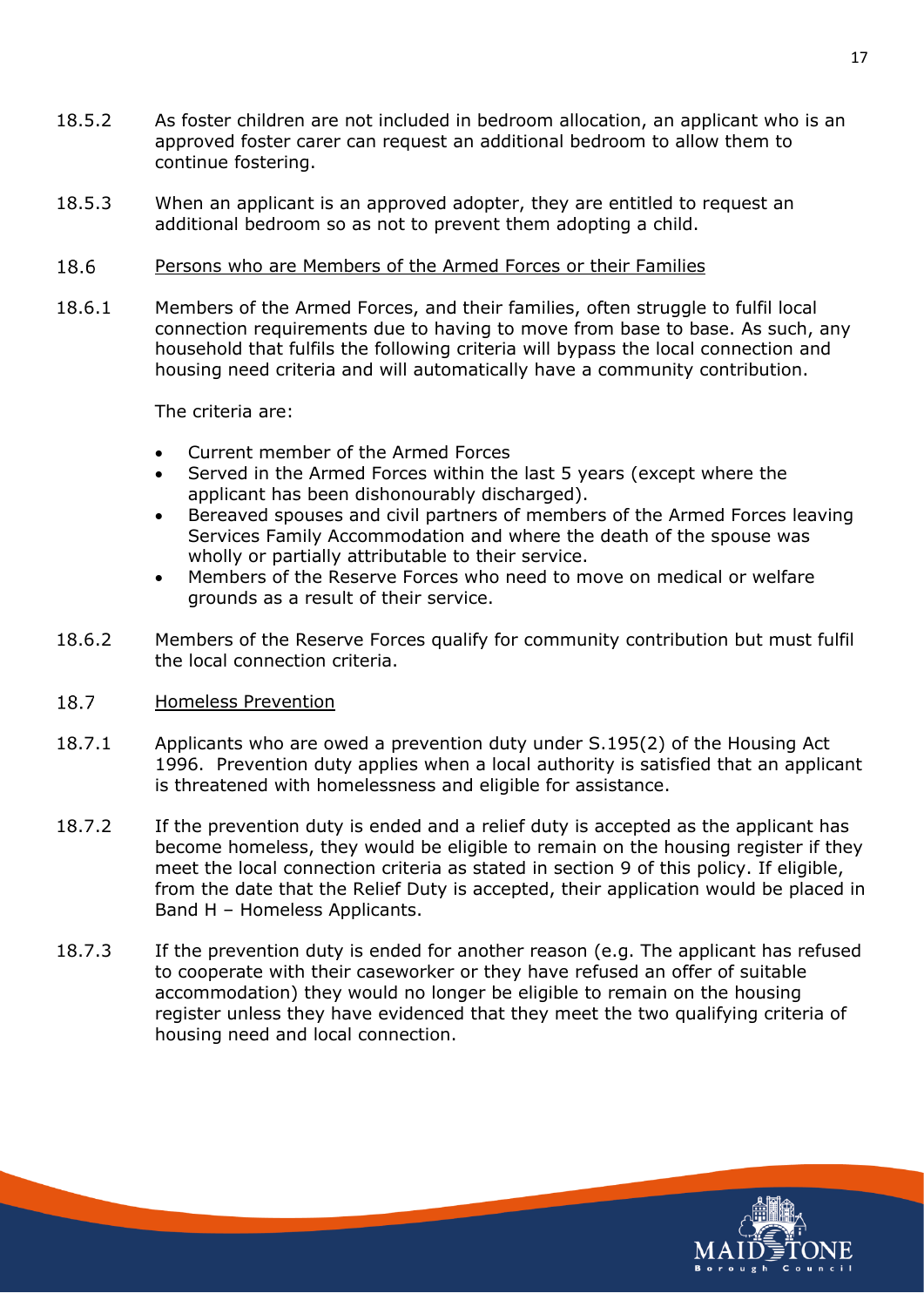#### <span id="page-21-0"></span>**19 Band H – Homeless Applicants**

- 19.1 This band is for all applicants to whom a Relief Duty is owed under S.189B or a main housing duty under S.193(2) or S.193C(4) has been accepted under The Housing Act 1996. This band is also for applicants found to be intentionally homeless and owed a duty under S.190(2) and applicants found to be not in priority need, or who are rough sleeping. For more information see Section 10.7.
- 19.2 An applicant placed in this band will have their application date set to the date that a homelessness application with all the relevant supporting documentation was made to the Council, unless they were already accepted on to the Housing Register due to having an alternative housing need or have found to be intentionally homeless, see paragraph 10.7.3.
- 19.3 Homeless applicants owed the main housing duty under S.193(2) will be expected to actively seek a property via the Kent Homechoice Scheme and the Council may place bids on behalf of the applicant or apply auto-bidding. The Council may seek to find and directly nominate to a suitable property in order to discharge its housing duty.

### <span id="page-21-1"></span>**20 Band M – Medical and Health Assistance**

 $20.1$ This band is for people who have a housing need due to significant medical grounds whose current accommodation is not suitable for them due to medical needs, such as a physical disability, or where another housing need exists but the applicant has a significant medical need and requires an adapted property. Evidence of a medical condition must be supported by documentation from medical professionals or appropriately qualified persons (see section 10.2). It is the Council's intention to match where possible adapted properties to this band.

#### <span id="page-21-2"></span>**21 Band R – Reasonable Preference (Unsuitable Housing)**

 $21.1$ This band is for those applicants who have a housing need due to unsatisfactory housing conditions, such as statutory overcrowding or insanitary or hazardous properties, those with a medical need not requiring specific adaptations, or those that need to move to prevent or alleviate hardship or on the grounds of welfare. Other applicants who do not meet the requirements of Band C, Band H, or Band M will join this band if they qualify to join the housing register.

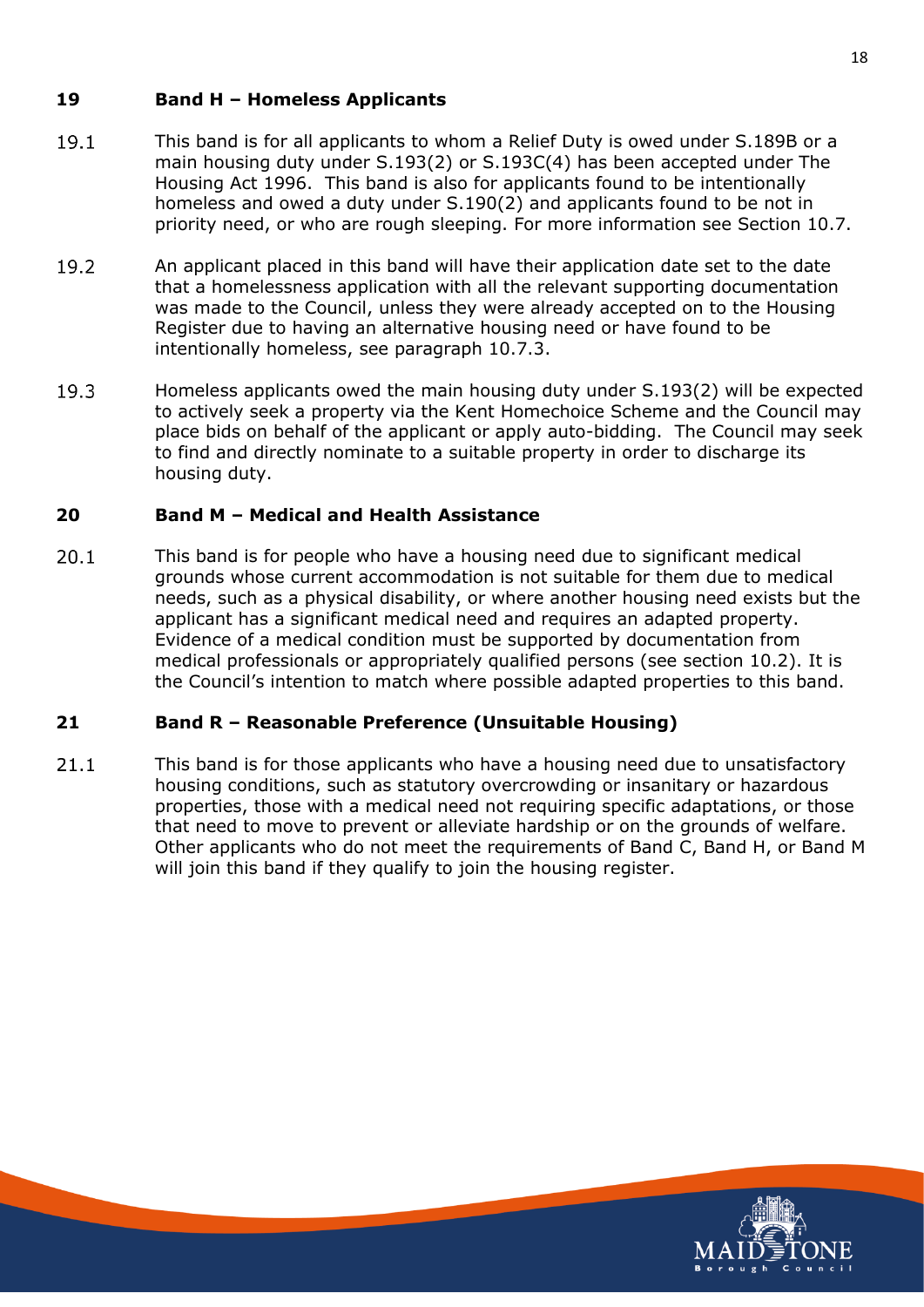### <span id="page-22-0"></span>**Part 5 – Allocations**

#### <span id="page-22-1"></span>**22 The Bidding Process**

- $22.1$ Kent Homechoice (Choice Based Letting Scheme) is the mechanism the Council uses to enable applicants to bid on housing within the borough. Kent Homechoice is a web based scheme on which landlords advertise vacant properties. Kent Homechoice is a partnership between the 13 Local Housing Authorities in Kent and over 30 housing association landlords. Upon acceptance to the register, applicants will be sent details of their application number, which band they have been placed in, and details of the user guide for the website.
- $22.2$ Applicants should familiarise themselves with the website as soon as they are able to.
- 22.3 Properties are advertised daily and all applicants are allowed to bid on up to three adverts while the bidding is open. Applicants should place bids on as many properties as they are able to that meet their requirements.
- 22.4 Applicants will be expected to actively seek a property via the Kent Homechoice Scheme. If an applicant is not placing regular bids, the Council may suspend their application. The applicant will be contacted within 7 days and asked to explain their reason for not bidding. If the applicant fails to respond with a valid reason within 14 days their application will be removed. If the reason for non-bidding relates to their inability to use the Kent Homechoice system, the Council will provide assistance to the applicant and the application can be reinstated by the Senior Homechoice Officer without any penalty. Alternative forms of bidding are available, such as by telephone or text messaging. In some circumstances, the Council may place bids on behalf of an applicant.
- 22.5 Applicants are able to see on Kent Homechoice whether they have been successful in bidding on a property, and if not, where on the shortlist they have been placed. Applicants within the same band will be prioritised in the order of their priority date, i.e. the date that the completed application and all required supporting information was received by the Council. The longer someone has been in housing need, the more likely they are to be successful.

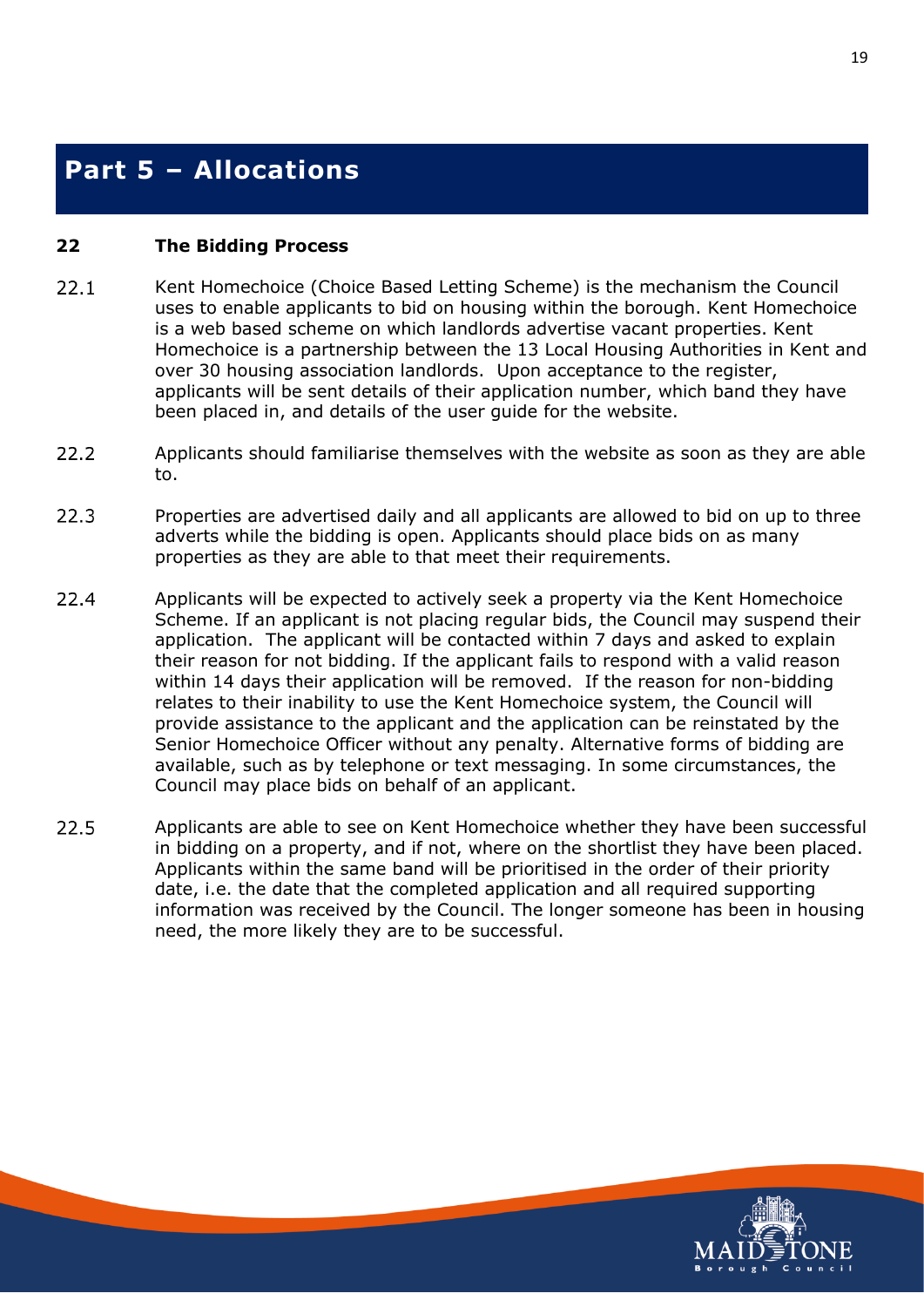#### <span id="page-23-0"></span>**23 Adverts**

 $23.1$ All adverts placed on the Kent Homechoice website are intended to be an accurate description of the property and include any alterations that have been made to assist independent living. Adverts are placed by the landlord and are not the responsibility of the Council. If an advert does not accurately reflect the property this should be drawn to the attention of the landlord. Applicants who are unhappy with the standard of the advert are advised to complain to the relevant landlord. Where necessary, e.g. persistently poor adverts whether notified by applicants or staff to the Homechoice and Strategy Manager will be referred to the Kent Homechoice Manager for further action to be taken.

#### <span id="page-23-1"></span>**24 The Quota**

- $24.1$ The Council will set a quota to allocate the percentage of properties for each band. This quota will be set at the beginning of every financial year for the following year and, if appropriate, following an amendment to the Allocation Scheme.
- $24.2$ The quota will be reviewed on a regular basis to ensure that best use of the housing stock is maintained. This review will be undertaken by the Homechoice and Strategy Manager. Any recommendation to change the quota must be approved by the Head of Housing and Community Services and the Chairman or in their absence the Vice Chairman of the Community, Housing and Environment Committee.
- $24.3$ Properties which have been adapted to suit those with specific needs, such as those with flush floor showers, disabled access or stair lift etc will be advertised to the Medical and Health Assistance Band (Band M) first.
- 24.4 Properties that are subject to age restrictions (e.g. sheltered housing) or specific planning conditions such as Local Needs Housing will be advertised to all bands.

#### <span id="page-23-2"></span>**25 Direct Allocations**

- $25.1$ The intention of the Council and its Housing Partners is that all vacancies are advertised and let through Kent Homechoice. However, there are occasions when it is not practical to do so. For example, when the Council is ending its Main Housing Duty and Relief Duty, as reflected in the Homelessness Reduction Act. Alternatively, some properties may not attract any bids and to minimise the number of empty properties in the borough the Council will match an applicant to a suitable property without the applicant necessarily bidding on the vacancy.
- 25.2 In the case where no bids have been received on a vacancy that was advertised to a specific Band, the advert will be extended and opened to all bands. In the event that no bids are received from any applicant the landlord can request a nomination from the Council which will constitute a direct allocation. These offers will be a suitable offer of accommodation and the usual penalties for refusal will apply.

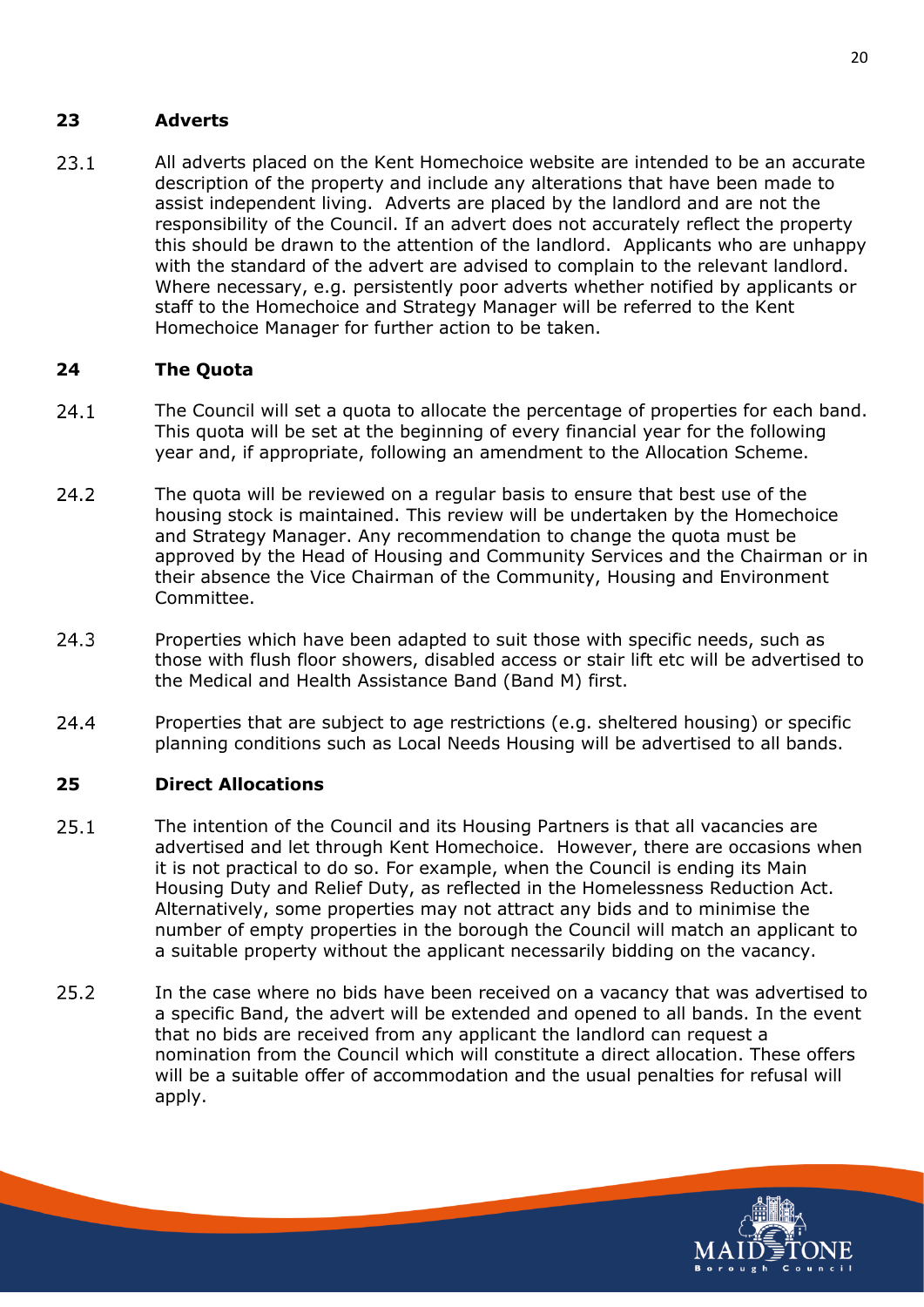- $25.3$ A direct offer of accommodation can be a property that is either subsidised rent or private sector. The Council must make best use of whatever stock is available in the Borough. This may result in an offer of accommodation in the private rented sector.
- 25.4 The Council may agree with a landlord that certain properties in specific locations are more difficult to let. With the prior agreement of both parties these properties may be advertised to all Bands in the first instance. In certain cases, the Council may negotiate a reciprocal letting arrangement with another local authority, where one authority provides a vacant property on the basis that the receiving authority will provide one of their vacancies to the other authority at a later time.

#### <span id="page-24-0"></span>**26 Nominations**

- 26.1 The Council will nominate applicants to a property in accordance with the Allocation Scheme. The Council acknowledges that some housing providers retain their own allocation policy. There may be circumstances where the Council's nomination is declined by the housing provider. In those circumstances the applicant will be referred to the relevant housing provider by the Council to enable them to challenge the decision made by the housing provider, if the applicant wants to do so.
- 26.2 Where a successful nomination is made the housing provider will attempt to contact the applicant. If the applicant does not respond to the housing provider within 7 days of the initial contact the nomination will be deemed to be refused and paragraph 29.2 will be applied. Whilst being considered for an offer of a property, applicants will not be short-listed for other vacancies.

#### <span id="page-24-1"></span>**27 Ineligibility for an offer**

- $27.1$ At the point of nomination, some applicants may be ineligible for an offer of accommodation. The Council reserves the right to determine an applicant ineligible for an offer of accommodation if it considers the applicant has been guilty of unacceptable behaviour serious enough to make them unsuitable as a tenant. The Council will contact the applicant to inform them of decisions made under this section.
- $27.2$ The reasons for determining an applicant ineligible for an offer may include (but are not limited to) the following:
	- current rent arrears or rent arrears from previous tenancies within a reasonable period (e.g. 6 years) from either private or social tenancies, equivalent to a minimum of 8 weeks rent
	- arrears with Maidstone Council for a debt in relation to a tenancy, loan or other financial assistance provided by the Housing Service
	- a history of anti-social behaviour or has wilfully damaged previously rented accommodation

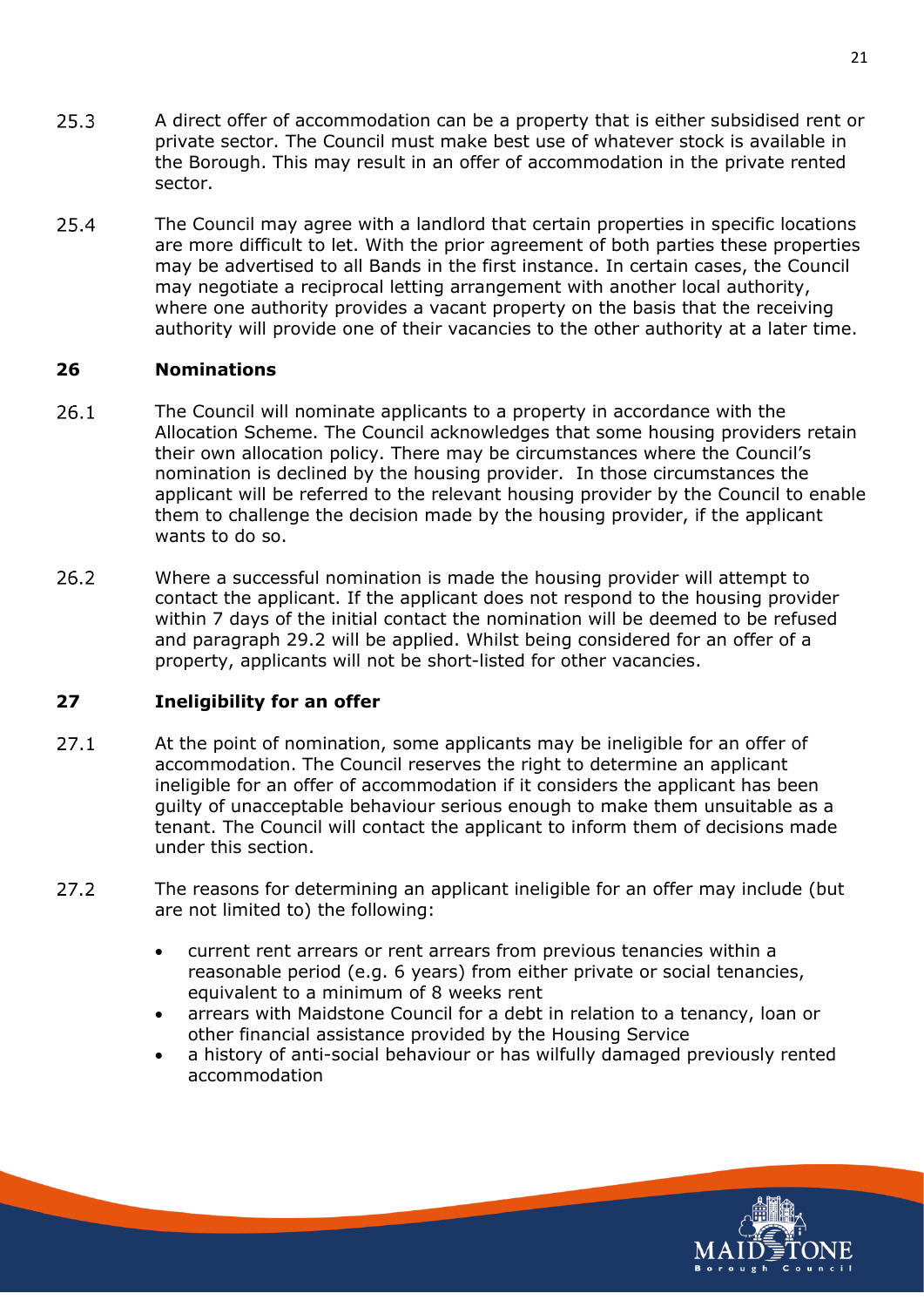- $27.3$ The Homechoice and Strategy Manager can apply discretion when determining if an applicant should initially be suspended from the register in accordance with section 27.4. Examples of where discretion may be applied are where the applicant is able to demonstrate a repayment agreement is in place and has been maintained for a reasonable period or where the applicant's rent charge has been found to be unaffordable by the relevant housing officer and the debt accrued at no fault of the applicant.
- $27.4$ Applicants found ineligible under section 27.2 will be suspended from the register for 6 months. The application will be reviewed and reassessed after this time and another suspension may be applied. If after a further 6 month suspension period an applicant is still found to be ineligible, they may be removed from the register.
- 27.5 If an applicant has failed to provide the relevant information for their application to be verified or they haven't notified the Council of a change in circumstances that would result in a material change to their housing needs, they may be ineligible for an offer at the point of nomination.
- 27.6 An applicant may be asked to provide additional or updated information in order to verify their application at the point of nomination. If an applicant fails to respond to this request within 28 days their application will be considered incomplete and removed.
- 27.7 An applicant's priority date will be amended to the date on which they become eligible for an offer of accommodation.
- 27.8 An applicant is able to request a review of the Council's initial decision that they are ineligible for an offer by writing to the Senior Homechoice Officer (see Appendix B).

#### <span id="page-25-0"></span>**28 Suitability**

- 28.1 The suitability of an offer of accommodation is considered for all applicants as part of the allocations process. The test of suitability will be determined by the statutory basis of the offer (see paragraph 28.5)
- 28.2 Suitability of accommodation will be determined by the following factors:
	- Bedroom standard
	- HHSRS assessment
	- Affordability
	- Accessibility for those with mobility issues
- 28.3 Location will not ordinarily be a factor in suitability unless there are specific concerns relating to an area. In these cases, the Senior Homechoice Officer will decide if the offer was suitable or not. The Council will follow the relevant Code of Guidance (issued by the government) and case-law to determine the relevant factors to be considered in determining suitability.

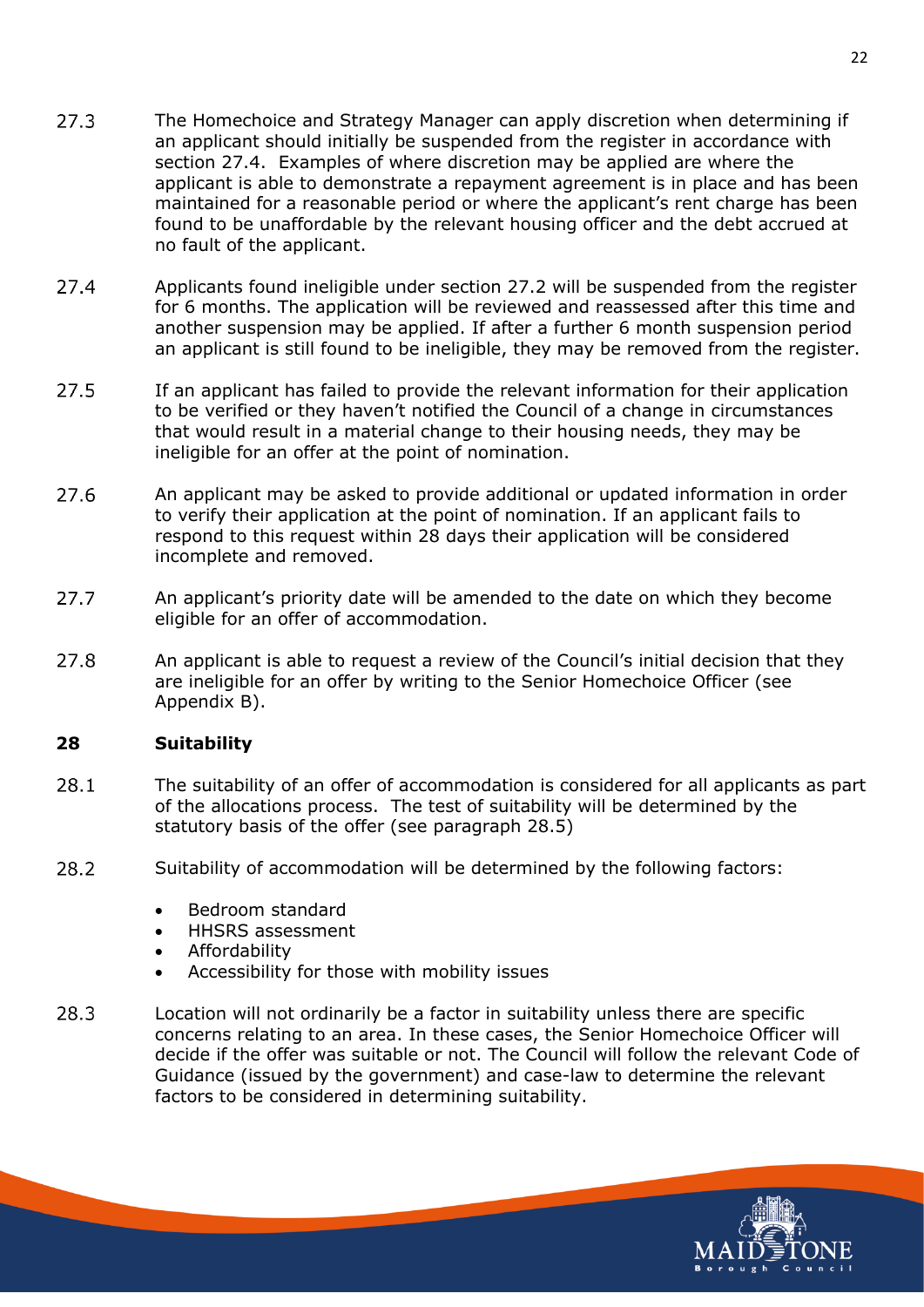- 28.4 An applicant is able to request a review of the Council's decision that an offer was suitable by writing to the Homechoice and Strategy Manager (see Appendix B).
- 28.5 For applicants owed a housing duty under Part 7 of the Housing Act 1996, in assessing suitability of a final offer of accommodation, consideration will be given to relevant legislation and guidance. Applicants will have the right to request a review of the suitability of any offer of accommodation offered to discharge a duty under sections 189B to 193C and 195. Applicants should be advised of their right to request a review having accepted an offer, as this secures the accommodation whilst the review is considered.

#### <span id="page-26-0"></span>**29 Refusals**

- 29.1 Refusals on the grounds of suitability will be assessed by the Senior Homechoice Officer based upon the suitability section (Section 28) of this document.
- 29.2 Applicants who refuse a property will have their priority date set to the date on which they refused the offer of accommodation, effectively reducing their priority within the band.
- 29.3 An applicant is able to request a review of the Council's decision to refuse an application by writing to the Homechoice and Strategy Manager (see Appendix B).
- 29.4 For applicants owed a housing duty under Part 7 of the Housing Act 1996, a Senior Officer within the Housing Advice Team will make a decision on whether the final offer of accommodation was suitable, considering any additional information provided by the applicant and whether, as a result of a refusal of the final offer, the housing duty owed to the applicant will be discharged. Applicants should be advised of their right to request a review having accepted an offer, as this secures the accommodation whilst the review is considered.

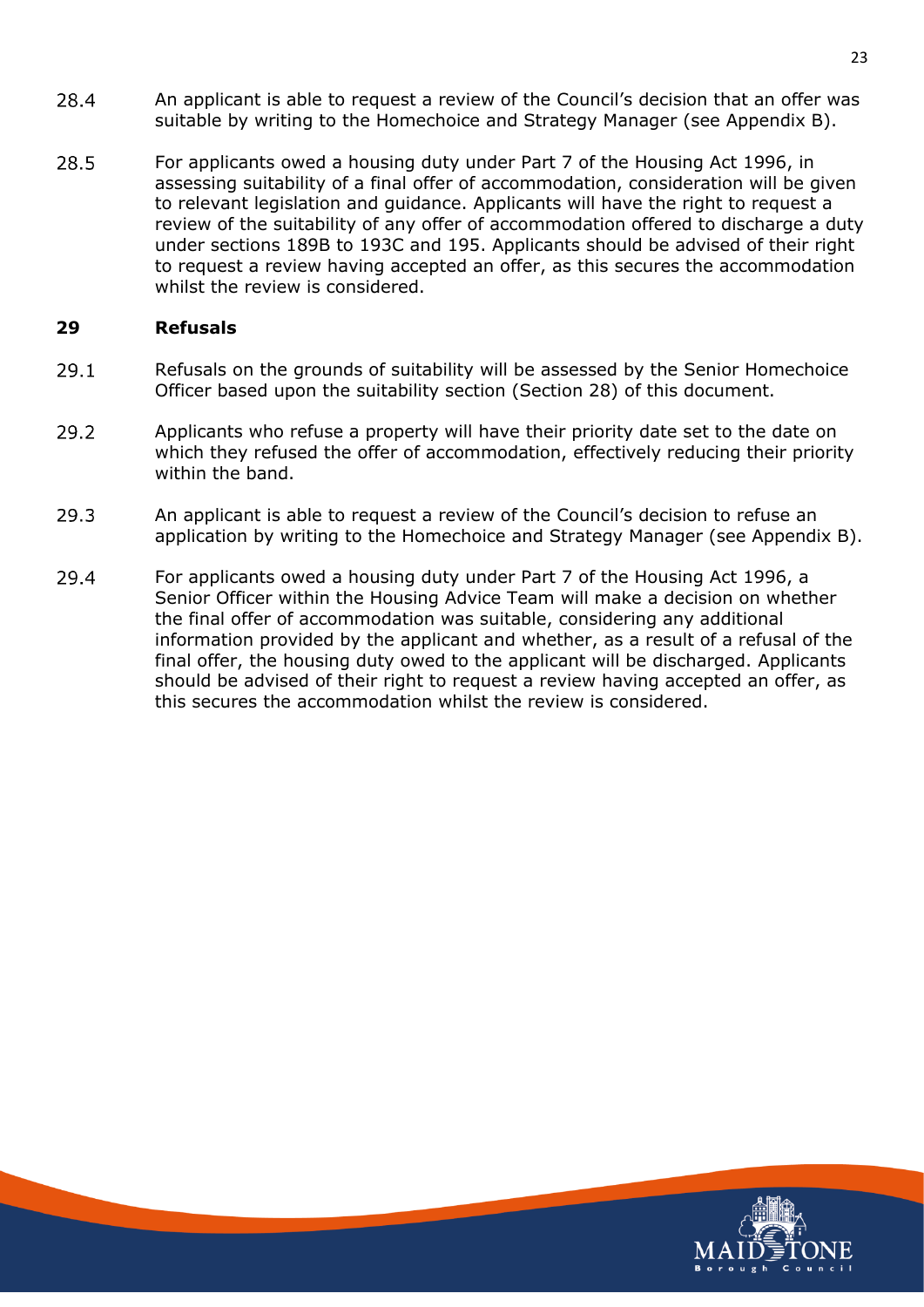## <span id="page-27-0"></span>**Part 6 – Miscellaneous**

#### <span id="page-27-1"></span>**30 Gypsy and Traveller Sites**

- $30.1$ The Council recognises that because of the particular circumstances of the Gypsy and Traveller community it may not be appropriate to follow normal housing allocation policy.
- $30.2$ Applicants can register their interest in vacant site plots by completing a Housing Register application form and indicating that they require a plot on a site.
- $30.3$ Plots will be allocated, where available, to members of the Gypsy and Traveller community who can provide evidence that they live in or regularly frequent Maidstone borough. If they live in the Borough, evidence should be provided as stated in Appendix A of this scheme.
- 30.4 Applicants for vacancies will be considered in the order of when their completed application form and all required supporting information was received by the Council.

#### <span id="page-27-2"></span>**31 Applicants in Prison**

- $31.1$ If an applicant is due to be released from prison imminently and confirmation has been received from the Prison Service or Community Rehabilitation Company, an applicant may be considered as having a Housing Need. The normal local connection criteria would still apply. Where an applicant who is in prison does not meet the local connection criteria set out in Section 10 they will be unable to join the register and will be directed to the area in which they had a local connection prior to their sentence.
- $31.2$ Applicants who have served a period in custody at a prison located in Maidstone, or at approved premises will not meet the local connection criteria on that basis alone.

#### <span id="page-27-3"></span>**32 High Risk Offenders**

- $32.1$ The housing of high risk offenders will be carried out as part of a multi-agency arrangement with the Police, National Probation Service, Social Services and other appropriate agencies and an Accommodation Specific Housing Risk Assessment will need to be completed by the National Probation Service.
- 32.2 An area or type of property acceptable to the Council will be agreed in partnership with the agencies involved. High risk offenders will be offered limited choice through Kent Homechoice. Where there are urgent issues, the Homechoice and Strategy Manager may consider a direct offer, taking into account all relevant matters concerning the applicant.

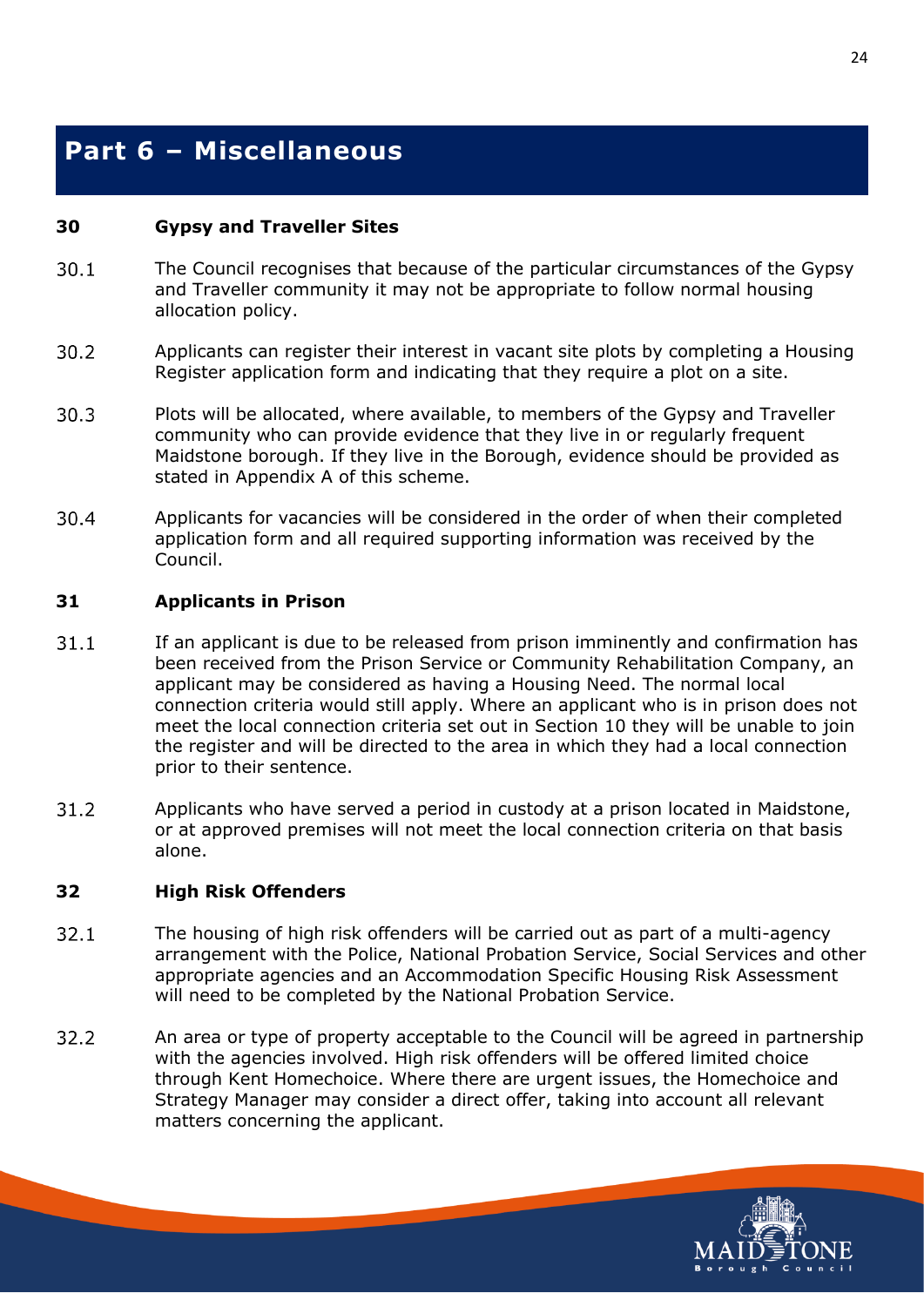#### <span id="page-28-0"></span>**33 National Witness Mobility Scheme (NWMS)**

- $33.1$ The NWMS is funded and managed by the Office of Criminal Justice Reform in the Home Office and works with police forces and housing authorities to assist with the re-housing of seriously intimated witnesses.
- 33.2 The scheme enables witnesses to relocate outside their area to a place of safety.
- 33.3 NWMS work with Maidstone Council. The Council will investigate whether it has a duty to assist with accommodation because the applicant is threatened with homelessness and it is not reasonable for them to return.
- 33.4 The applicant will need to complete a housing register form and the Senior Homechoice Officer will consider the appropriate priority. Due to the high demand for subsidised housing in the borough the Council will accept up to 2 nominations per financial year from the NWMS under this voluntary scheme.

#### <span id="page-28-1"></span>**34 Other Accommodation**

- $34.1$ There are a number of supported housing projects in Maidstone that are suitable for people with support needs. These include supported housing for:
	- Young people
	- People with mental health needs
	- People with substance misuse needs
	- People with other vulnerabilities
	- People who are homeless
	- **Offenders**
	- People who require assisted housing
	- Almshouses
- 34.2 The Council has nomination rights to certain schemes managed by housing associations or other agencies. Some of the schemes provide long-term accommodation whereas others assume that there will be a requirement for the resident to move on either after a certain period or when they are capable of living independently.
- 34.3 Supported housing projects are often let on a short to medium term basis. Anyone in the last six months of their stay in supported accommodation will be defined as having a housing need but must still fulfil the local connection criteria. Applicants in supported accommodation for more than 2 years will fulfil local connection criteria by virtue of residency.
- 34.4 When the supported housing provider considers that the applicant is capable of sustaining a tenancy in general needs housing (with appropriate support) and provides evidence, the applicant will be deemed as having a housing need.

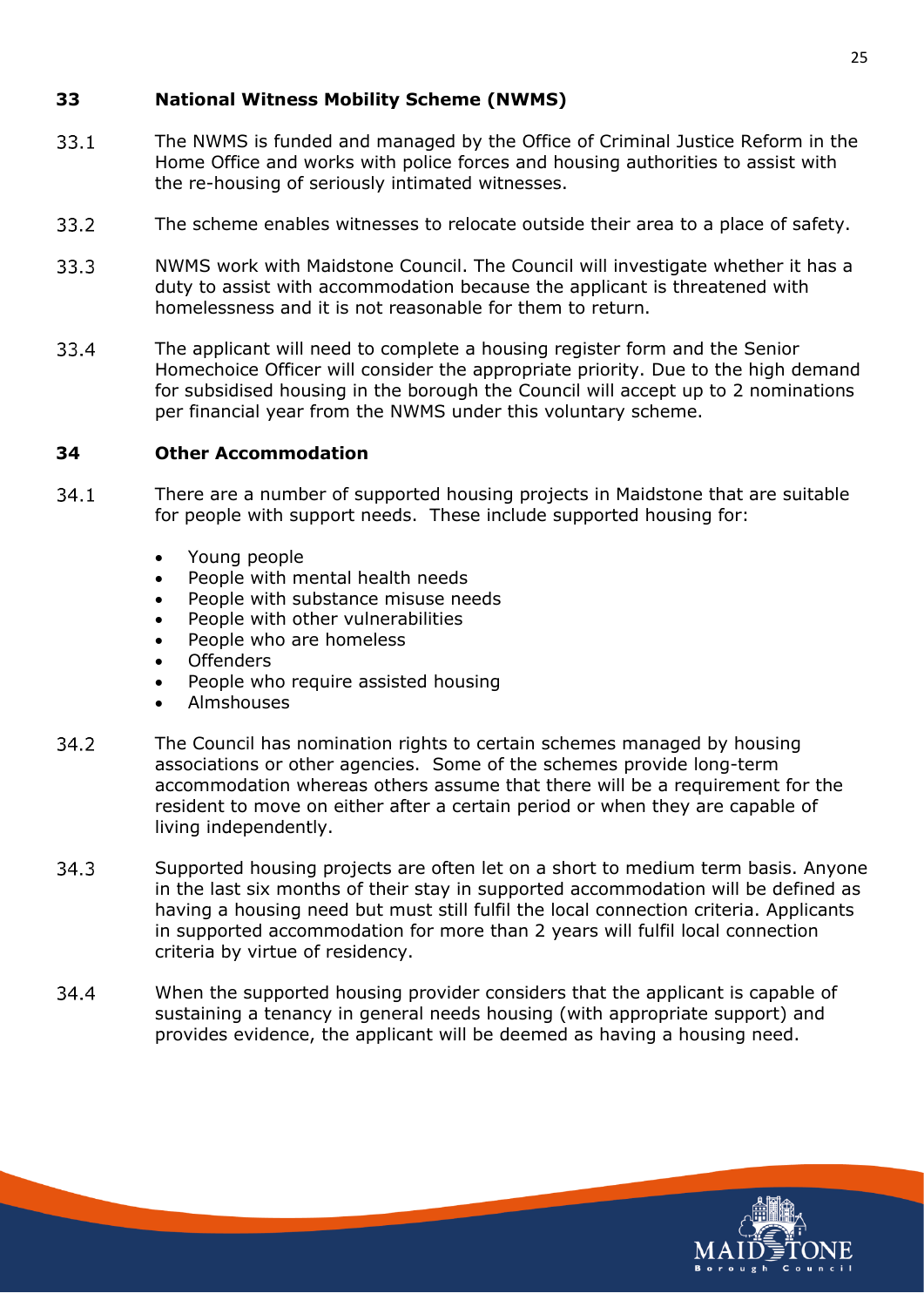34.5 If an applicant is successful in securing a vacancy in a supported housing property, their housing register application will be suspended until the supported accommodation provider considers that the applicant is capable of sustaining a tenancy in general needs housing (see paragraph 34.4). The applicant will be required to complete a Change of Address form to update their Housing Register application.

#### <span id="page-29-0"></span>**35 Selection criteria and priorities for supported housing**

- $35.1$ Applicants who may require supported accommodation or support to be provided to sustain their tenancy will be referred to the relevant agency providing that support.
- 35.2 All applicants are assessed according to their needs and support requirements at the time of the referral, together with any potential risk they may present to themselves and others.
- 35.3 The assessment is made to determine the most appropriate type of accommodation for the applicant, the level and type of support and respective priority compared to other applicants.
- 35.4 Where a social or support service is provided in conjunction with the accommodation, only applicants who are considered to require and benefit from that service will be considered for that accommodation. Examples of this type of accommodation would include extra care housing for older people, housing designated for special needs such as young people, people with mental health problems, or those known to be sleeping rough or who have no housing whatsoever.
- 35.5 Some general needs accommodation will be allocated to those in need of floating support. Allocation to such properties will be agreed in partnership with the housing association concerned and the support provider. Such applicants may be nominated to that accommodation regardless of their position under the Allocation Scheme.

#### <span id="page-29-1"></span>**36 Processing applications from older people**

 $36.1$ Some accommodation has criteria defined by age which will be in the property advert. Applicants over the age of 60 will be considered for sheltered accommodation if assessed suitable by the housing provider. Some housing providers will accept applicants aged 50 plus. Applicants can also bid for designated sheltered accommodation through Kent Homechoice. They may also be referred by relatives, social workers or GPs, or the Council's medical advisor may recommend sheltered accommodation. If contact is made by a third party the applicant will need to be contacted and asked to complete an application form.

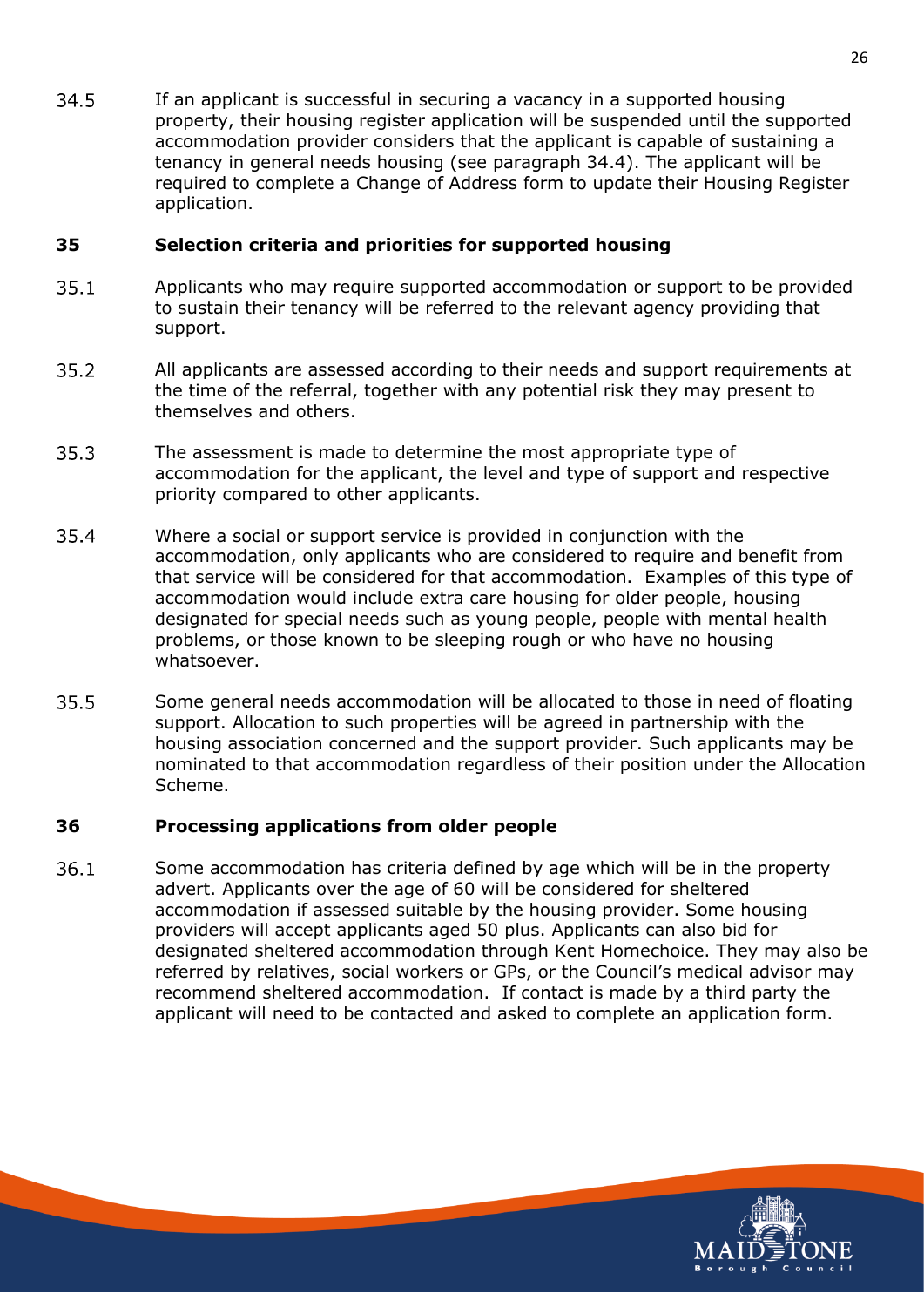$36.2$ Once a bid is placed through Kent Homechoice, an officer from the housing provider recommends whether the applicant is suitable for sheltered accommodation or whether extra care is thought to be appropriate. Those who appear to need a higher level of support and/or care may be referred to adult services. A recommendation for extra care will also be dealt with through the housing register. Adult services may make a referral direct to the Council.

#### <span id="page-30-0"></span>**37 Adapted Properties**

- $37.1$ Where accommodation has been designed or adapted to provide facilities which are intended specifically for use by a disabled person, only applicants whose household includes a person who is considered to require those facilities will be able to bid for that accommodation. These properties will be advertised to applicants in the Health Assistance band (Band M). This might include a wheelchair accessible property or a property which has been substantially adapted.
- 37.2 In the event that there are no suitable applicants bidding on the property the Council may consider a direct allocation to an applicant requiring the facilities to make the best use of the adaptations. In the event that there is no suitable applicant in any of the Bands, the property may be re-advertised to allow applicants to bid for the property who do not require the adaptations.

#### <span id="page-30-1"></span>**38 Local Lettings Policies**

- 38.1 Local lettings plans are lettings policies which form part of the housing nomination process. They apply to a limited part of the housing stock where the Council has nomination rights and will be determined by site and when the properties are released for occupation. In consultation with relevant Housing providers, the Council may adopt a local letting policy. This is to achieve a balanced community on a new development or to tackle issues in an existing locality where there are management problems and the properties have become less desirable. The Council has referred to the principles agreed within the Kent Housing Group (Creating Successful Communities in Kent and Medway protocol) when drafting local lettings plans.
- 38.2 With the exception of paragraph 38.5, local lettings plans normally apply to the initial allocation on new developments. Where a local lettings plan is agreed for an established development the Council and relevant landlord may monitor the impact of the lettings plan to ensure it meets the stated aims of the plan.
- 38.3 The Council maintains a standard local lettings plan which will form the basis of all local lettings plans to assist developers, landlords and other interested parties in drafting the planning contribution agreement.
- 38.4 In order for the Council to meet the aims and priorities as stated at the start of this document, the Allocation Scheme takes priority over any agreed local lettings plan.

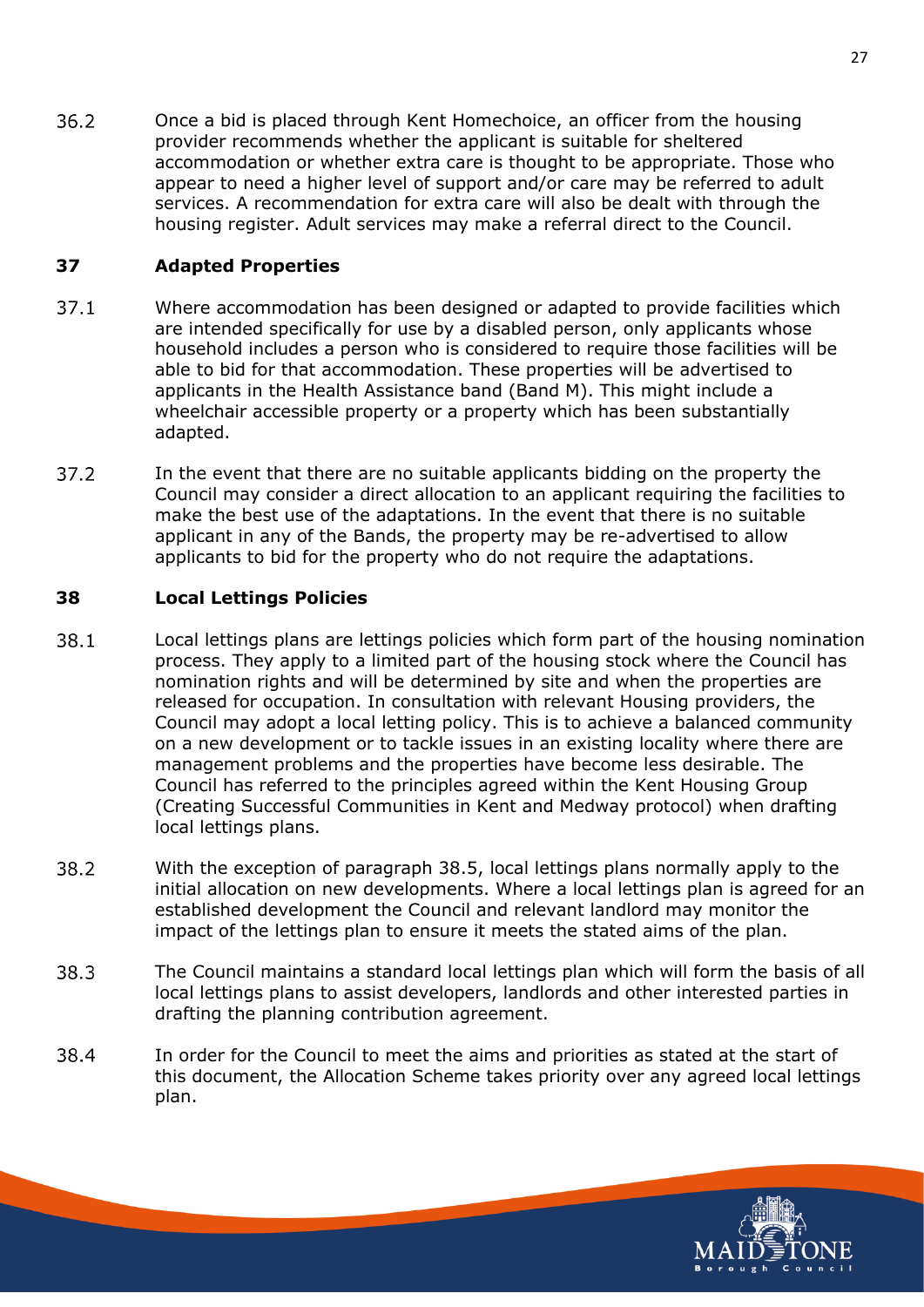38.5 Where accommodation is subject to a planning agreement or other restrictions, only applicants who can meet the terms of the agreement or restriction will be allocated accommodation. This may be the case for housing in some rural areas which is intended for occupation by local people. The Council may also consider direct offers for properties subject to a local lettings plan or planning agreements.

#### <span id="page-31-0"></span>**39 Decants (urgently moving existing housing association tenants)**

- $39.1$ Decants apply to social housing tenants only. Where single properties are decanted, e.g. to undertake extensive planned or emergency repairs (where the tenants are required to be moved to temporary accommodation), the landlord will identify temporary accommodation from within their own stock and this will be allocated outside of the Kent Homechoice scheme. The tenant will return to their home following completion of the repairs.
- 39.2 Where large-scale redevelopment proposals require tenants to leave their homes whilst the properties or a specified area is redeveloped, the relevant landlord is required to consult with the Homechoice and Strategy Manager so that the approach can be agreed prior to the redevelopment scheme being confirmed. An appropriate Local Lettings Plan will be drafted that meets the requirements of the landlord, seeks to minimise the impact on the overall availability of vacant homes and on tenants, and where appropriate enables existing tenants to return to the same area.

#### <span id="page-31-1"></span>**40 Management Moves**

- $40.1$ Management moves will be the responsibility of the housing providers to operate and will not form part of the Allocations Scheme. Management Moves are intended to operate in exceptional circumstances where rapid housing to alternative accommodation is required within the landlord's stock, for example where the property has dangerous structural defect.
- $40.2$ The landlord is required to notify the Council when such a move has been made, the reason and details of the properties concerned.

#### <span id="page-31-2"></span>**41 Reciprocals**

- $41.1$ Maidstone Borough Council has signed up to the Kent and Medway Reciprocal Scheme. This is a voluntary scheme between the 13 Kent and Medway authorities to support the duty to co-operate under S.213 of the Housing Act 1996. The scheme's aim is to prevent households from becoming homeless as a result of domestic abuse or violence / serious harassment from outside the home.
- $41.2$ Where the Council has agreed to assist another Local Authority under this Scheme, the applicant will be assessed in accordance with this Allocation Scheme however, the local connection criteria will not apply.

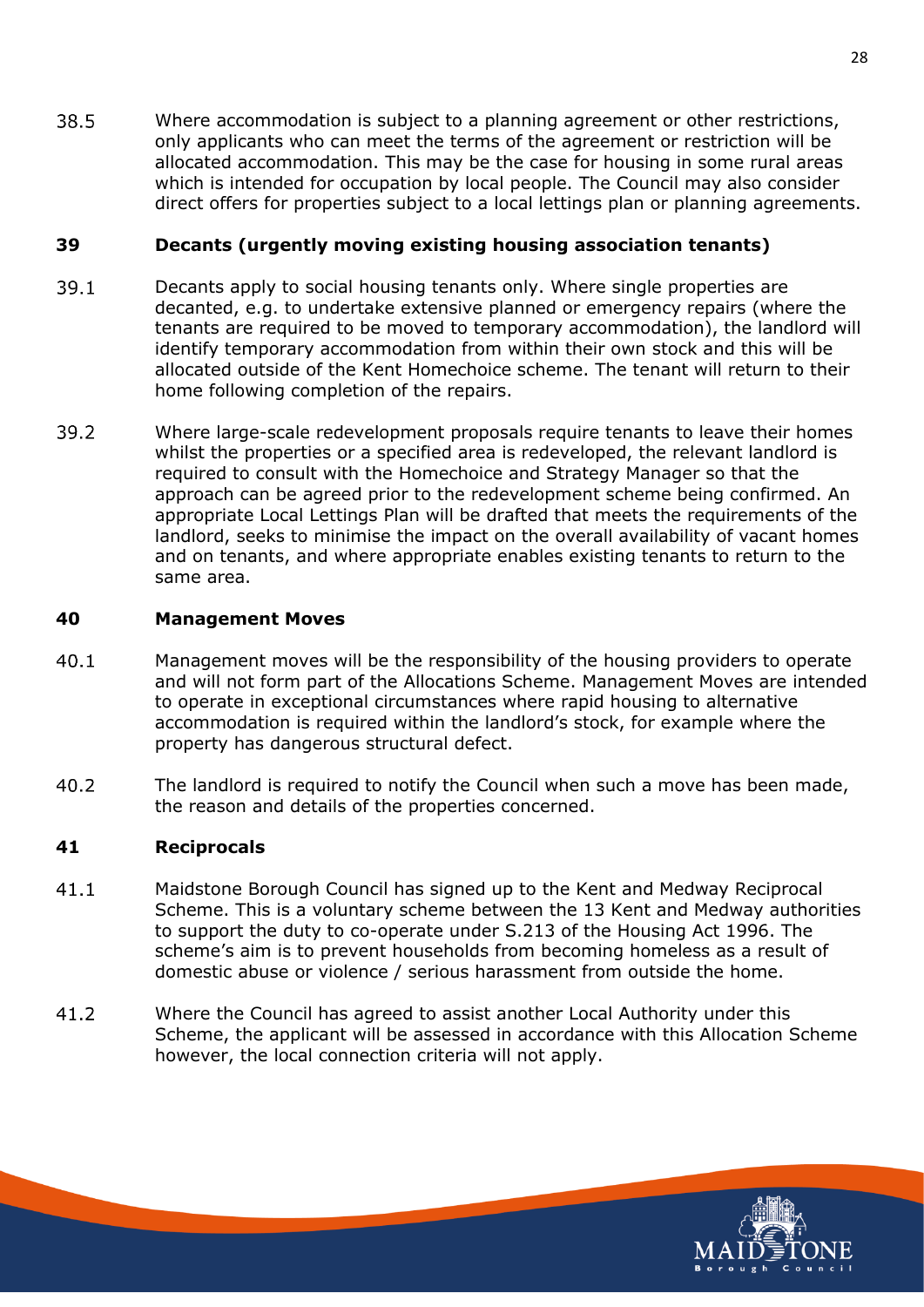#### <span id="page-32-0"></span>**42 Applications from Maidstone Borough Council Employees and Elected members**

- $42.1$ Applications from employees and elected members of Maidstone Borough Council (including applications where the employee or elected member is part of the household in the application) will be assessed in accordance with the Allocation Scheme and will have to meet the same qualifying criteria in order to be accepted on to the register.
- $42.2$ Employees of Maidstone Borough Council should not use any internal housing systems to access their account or those of their family members and/or associates. Where a conflict of interest may arise, the officer should bring this to the attention of their line manager.

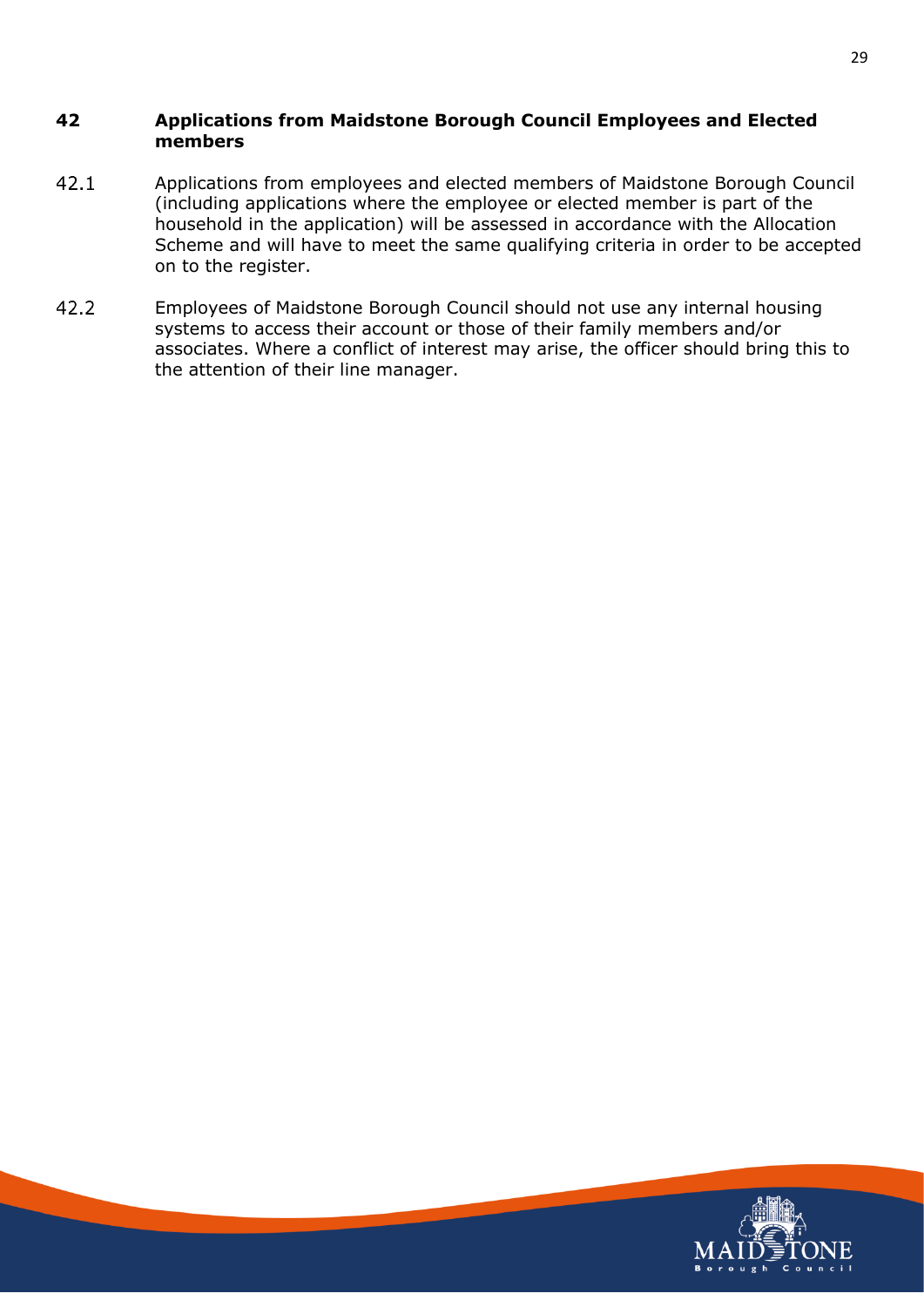#### <span id="page-33-0"></span>**43 Glossary**

#### **Children**

Children are defined as those aged under 18 for whom the applicant is legally responsible or has proven shared legal responsibility. An adult child for the purposes of local connection would be considered immediate family.

#### **Domestic Abuse**

Domestic abuse is defined as violence from an associated person, which includes partner, siblings, and parents. The violence may include an incident or pattern of incidents of controlling, coercive or threatening behaviour, violence or abuse between those aged 16 or over who are or have intimate partners or family members regardless of gender or sexuality. This can encompass, but is not limited to, the following types of abuse: psychological, physical, sexual, financial, and emotional.

Where a case of Domestic Abuse has been established and no other options are available/ appropriate, including the Council's Sanctuary Scheme, the applicant will be placed into the relevant Band according to their characteristics.

#### **Family**

For the purposes of this Allocation Scheme, family will mean immediate family. This will include siblings, parents and children.

#### **Hate Crimes**

Hate crimes can be defined as violence/harassment based on an individuals' race, ethnicity, disability, gender or sexual orientation. The harassment may involve physical or verbal intimidation.

Where a case of hate crime has been established and no other options are available or appropriate, then a managed move may be agreed with a housing provider.

#### **HHSRS**

The Housing Health and Safety Rating System was established by the Housing Act 2004. It provides for the assessment of 29 health and safety hazards found in housing and a method by which they are rated to identify those hazards that present the greatest risk to occupiers.

#### **Crime and Disorder**

Where an applicant is the victim of a serious incident of crime or disorder in their home, the Council's Community Safety Unit will work with them to enable them to stay in their home, if that is the most appropriate option.

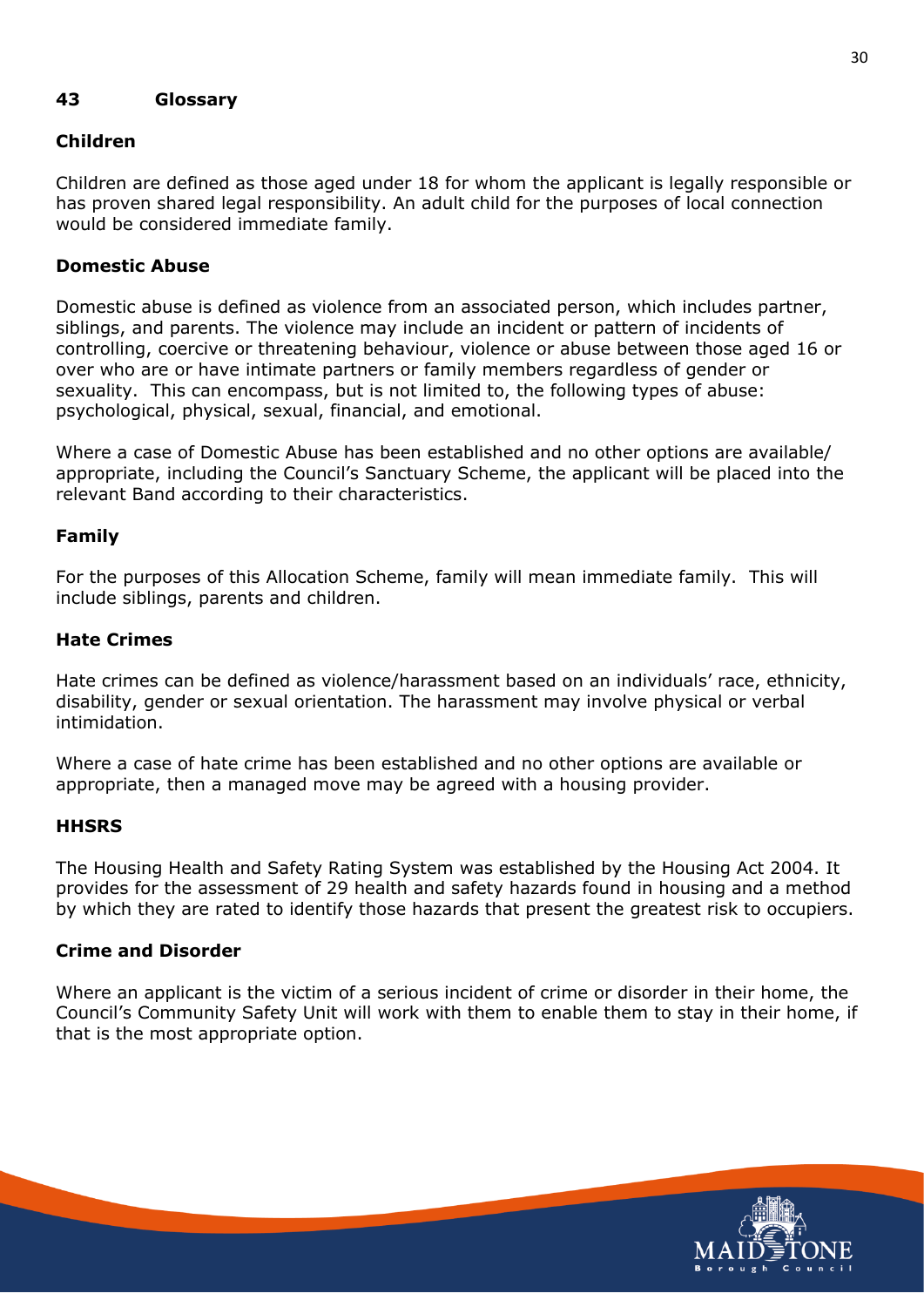### **Social Housing Tenant**

A social housing tenant is someone who rents a property from a local council or housing provider.

#### **No Fixed Abode**

Not having a fixed geographical location as a residence.

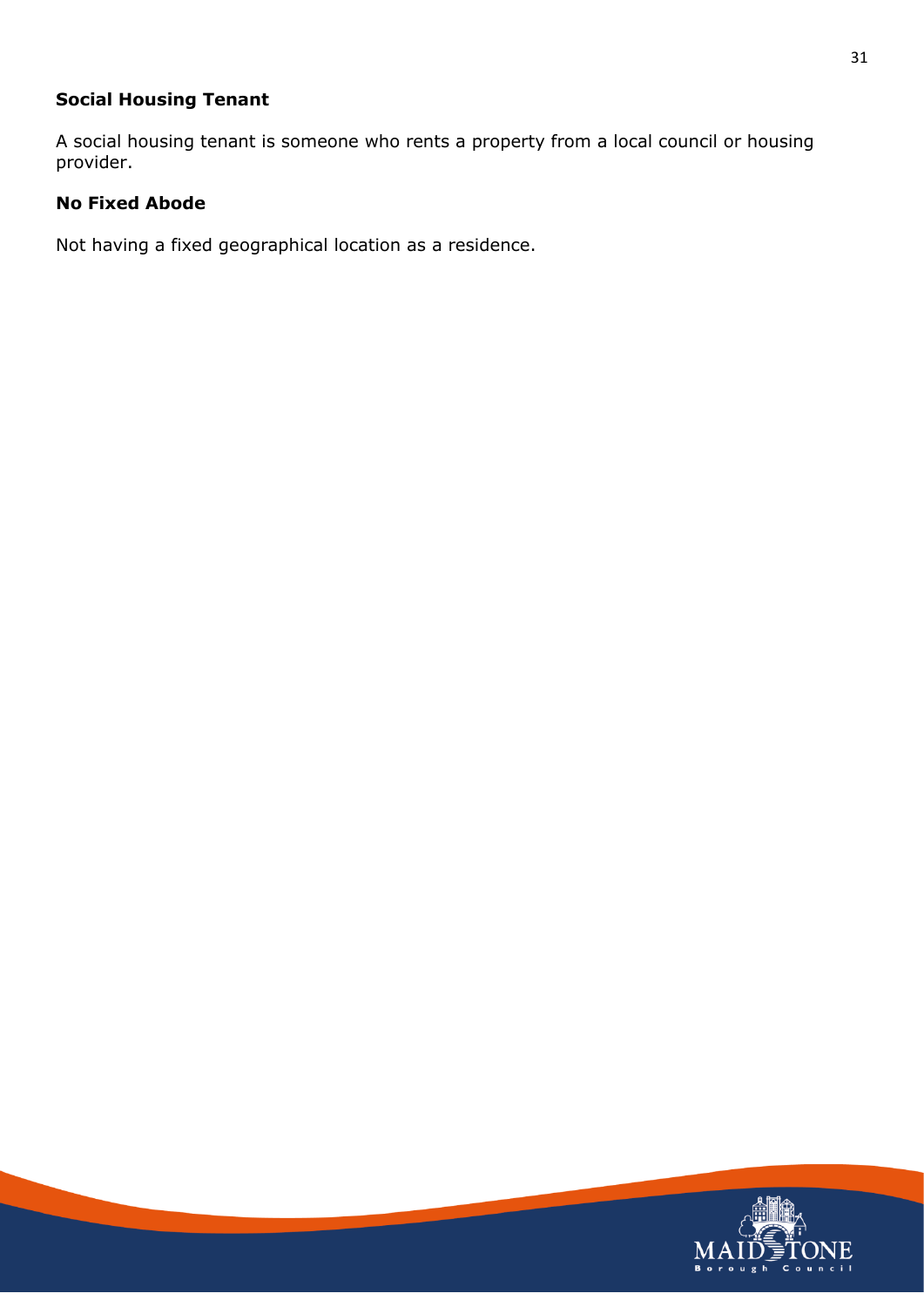#### <span id="page-35-0"></span>**44 Appendix A**

Documents required from the applicant to be accepted on to the housing register or upon consideration of an allocation of accommodation

#### **Eligibility**

Applicants who are not UK citizens will need to meet the eligibility criteria as stated in the current guidance issued by the Ministry of Housing, Communities and Local Government and provide the relevant evidence.

#### **Additional Information**

#### **1. Proof of identity**

For each named applicant photographic identification, for example, a valid passport or photo driving licence, or similar document and your national insurance number.

#### **2. Proof of income**

Salary/wage slips for the past two months Proof of any income-related benefits received, for example, income support Statements from all bank, building society and savings accounts for the past two months

#### **3. Proof of your address/tenure**

Tenancy agreement if there is a tenancy, if not recently addressed correspondence.

#### **4. If you have children living with you**

Birth certificate for each child, and Proof of receipt of child benefit

#### **5. If you have access to children that do not live with you full time**

Residence Order if available, or letter from the child's full time carer detailing the access arrangements, including the frequency of visits, the length of time they have been in place, and any future arrangements.

#### **6. If you own, or have ever owned, a property**

Current mortgage statement and recent valuation of the property. Confirmation of the amount received from the sale or transfer of the property.

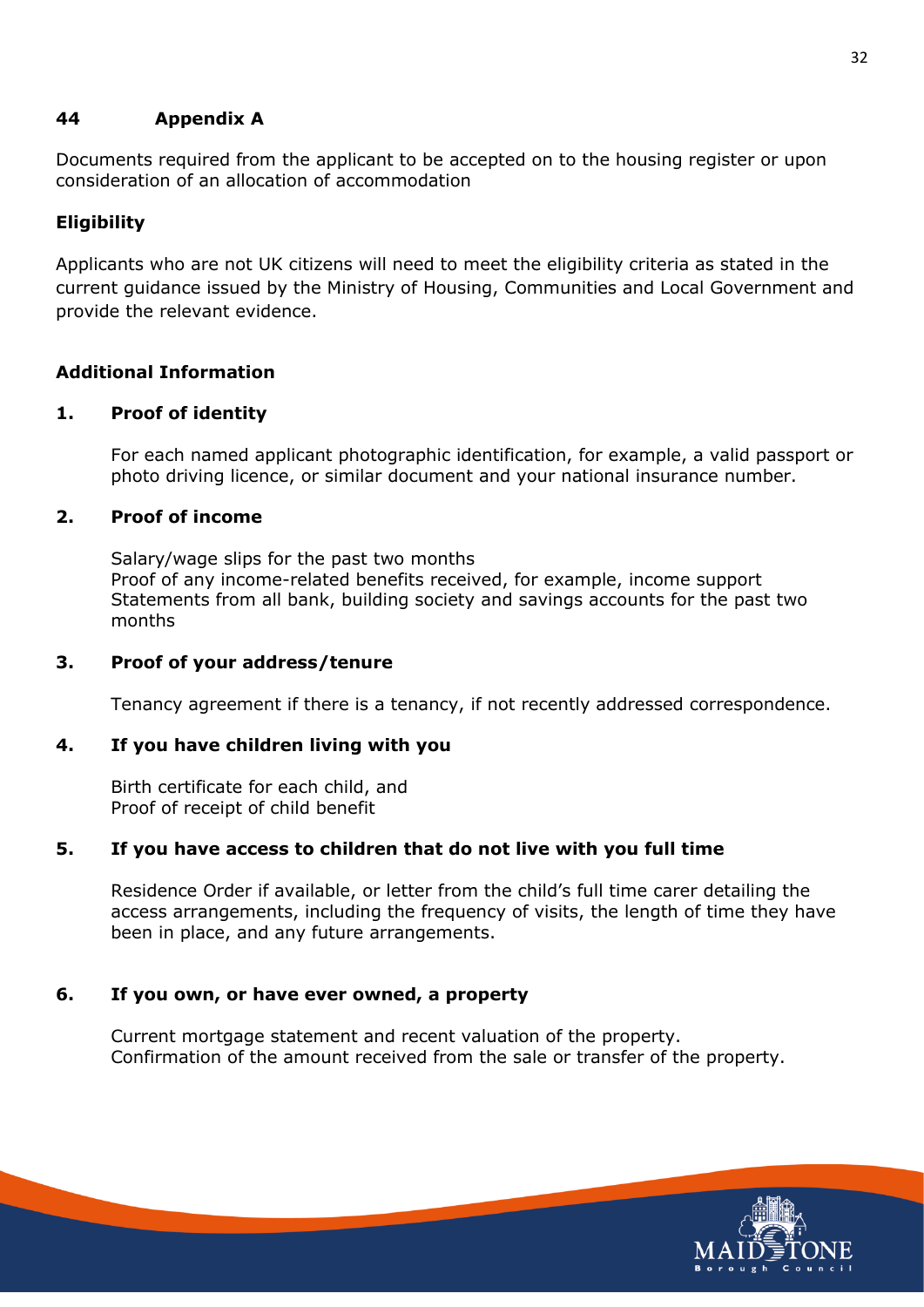#### **7. Medical Information**

Documentation provided from an NHS medical professional, or an equivalent external agency.

#### **8. Voluntary, charitable work or training**

A letter or email from an employee of the group/organisation to confirm that you volunteer or carry out charitable work for a minimum of 10 hours a week and have done so on a consistent basis for at least 6 months.

A letter or email from the college, university or training organisation providing the details of the course being undertaken including the start and finish dates of the course.

#### **9. Right to Move**

A contract of employment. A formal offer/acceptance of employment letter. Proof of current address.